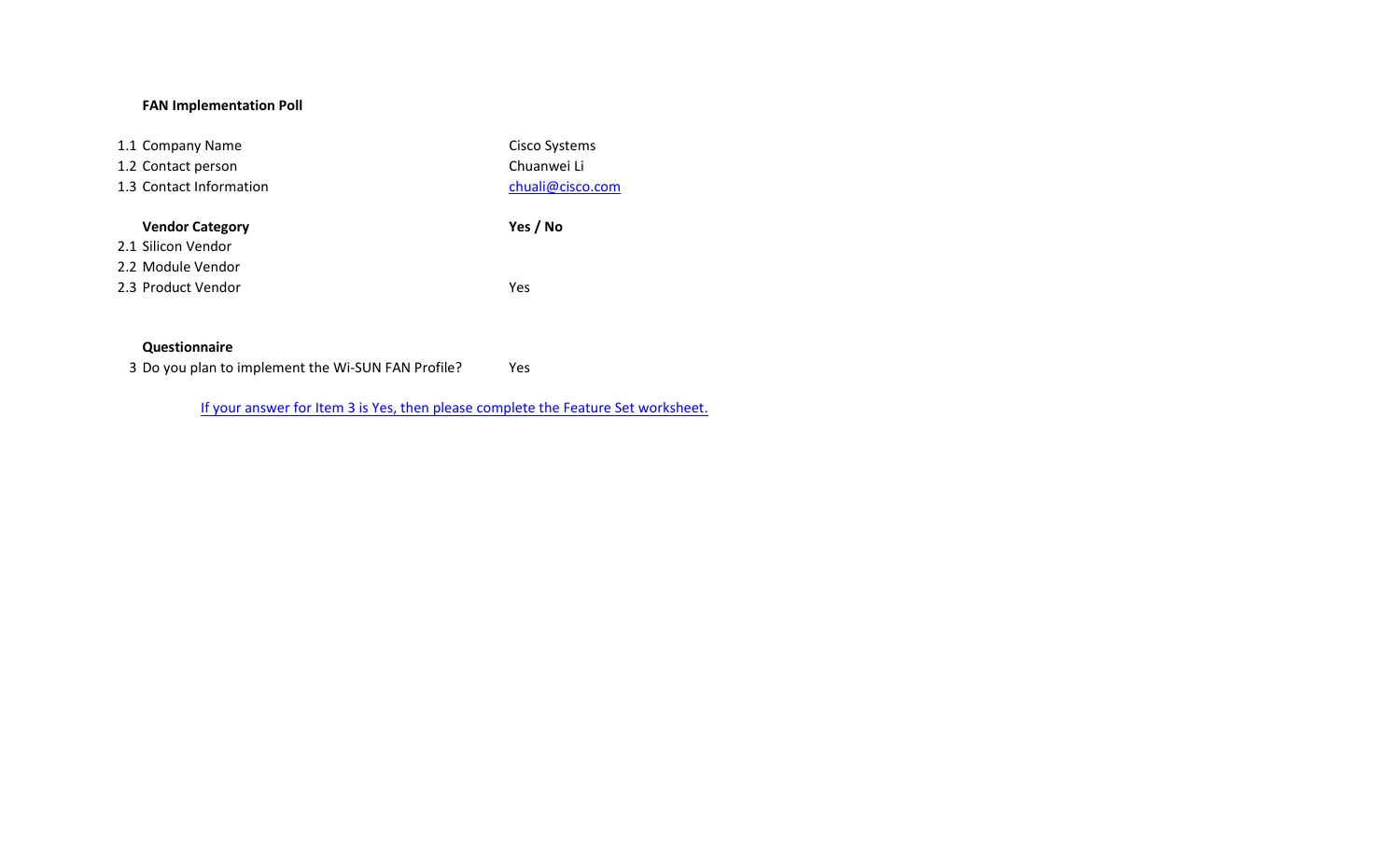| PICS Item TPS 1v29 |                | <b>Feature</b>                              | Mandatory (M) / Requirements |                                 | <b>Vendor Support</b><br>Implemented |
|--------------------|----------------|---------------------------------------------|------------------------------|---------------------------------|--------------------------------------|
|                    | Reference      |                                             | <b>Optional (O)</b>          |                                 | (Y/N/NA)                             |
|                    |                |                                             |                              |                                 |                                      |
|                    | 5.1            | <b>Device Type</b>                          |                              |                                 |                                      |
| DT1                | 5.1            | Device is a border router (6LBR)            | 0.1                          |                                 | $\mathsf N$                          |
| DT <sub>2</sub>    | 5.1            | Device is a router                          | 0.1                          |                                 | Y                                    |
| DT3                | 5.1            | Device is a leaf node                       | 0.1                          |                                 | <b>NA FAN 1</b>                      |
|                    |                |                                             |                              |                                 |                                      |
|                    | 6.1            | <b>Transport Layer</b>                      |                              |                                 |                                      |
| TL <sub>1</sub>    | 6.1.1.1        | <b>UDP</b>                                  | ${\sf M}$                    |                                 | Y                                    |
| TL <sub>2</sub>    | 6.1.1.2        | <b>TCP</b>                                  | $\mathsf{O}$                 |                                 | N                                    |
|                    |                |                                             |                              |                                 |                                      |
|                    | $6.2$          | <b>Network Layer</b>                        |                              |                                 |                                      |
| NL1                | 6.2.3          | IPV6                                        | M                            |                                 | $\mathbf{Y}$                         |
| $NL1-1$            | 6.2.3          |                                             | DT1:M                        | Border Router's WAN interface   | <b>NA</b>                            |
|                    |                |                                             | DT2:N/A                      | MUST support the IPv6 MTU of    |                                      |
|                    |                |                                             | DT3:N/A                      | 1280 bytes                      |                                      |
| $NL1-2$            | 6.2.3          |                                             | M                            | A FAN node's MPX-IE upper layer | $\mathbf{Y}$                         |
|                    |                |                                             |                              | fragment MUST support an MTU    |                                      |
|                    |                |                                             |                              | of 1576 bytes                   |                                      |
|                    |                |                                             |                              |                                 |                                      |
| NL <sub>2</sub>    | 6.2.3<br>6.2.3 | L2 Routing                                  | O                            |                                 | ${\sf N}$                            |
| NL3                |                | L3 Routing                                  | M                            |                                 | Y                                    |
| NL4                | 6.2.3          | Simultaneously operate just one of L2 or L3 | M                            |                                 | $\mathsf{Y}$                         |
|                    |                | routing                                     |                              |                                 |                                      |
| NL5                | 6.2.3          | L3 Routing in operation                     | 0.2                          |                                 | Y                                    |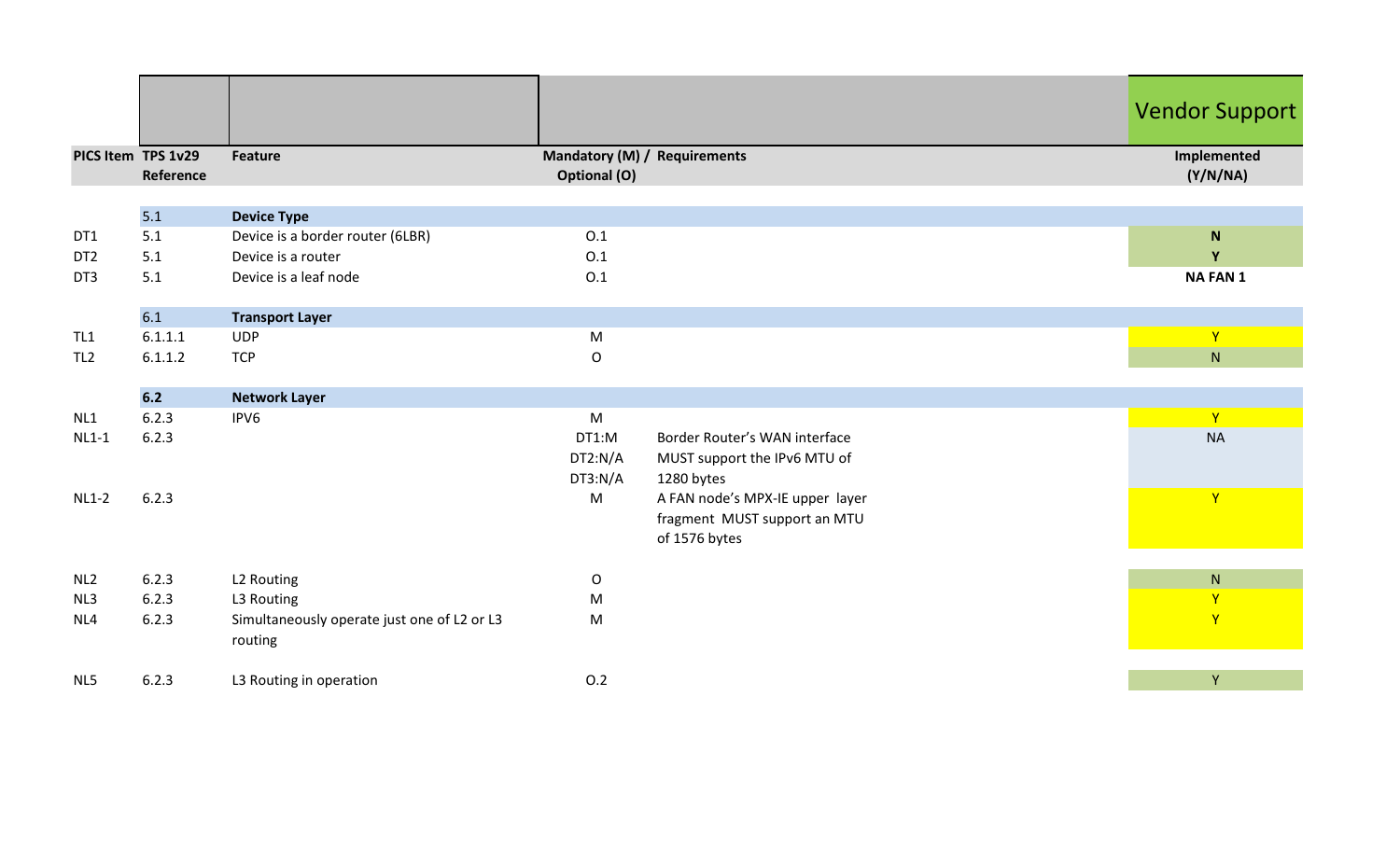| NL6          | 6.2.3.1.1     | 6LoWPAN support for L3 Routing              | NL5:M        | DUT implements all mandatory<br>(MUST, MUST NOT) requirements<br>of this TPS section which are<br>specific to the DUT's operating role<br>(DT1, DT2, or DT3). | Y |
|--------------|---------------|---------------------------------------------|--------------|---------------------------------------------------------------------------------------------------------------------------------------------------------------|---|
| NL7          | 6.2.3.1.2     | IPV6 Addressing for L3 Routing              | NL5:M        |                                                                                                                                                               | Y |
| <b>NL7-1</b> | 6.2.3.1.2.1   |                                             | NL5:M        | Unicast address mapping as                                                                                                                                    | Y |
|              |               |                                             |              | specified in [RFC4944] MUST be                                                                                                                                |   |
|              |               |                                             |              | supported                                                                                                                                                     |   |
| <b>NL7-2</b> | 6.2.3.1.2.1.1 |                                             | NL5:M        | FAN nodes MUST auto configure a                                                                                                                               | Y |
|              |               |                                             |              | link-local IPv6 address as described                                                                                                                          |   |
|              |               |                                             |              | in [RFC4862]                                                                                                                                                  |   |
| <b>NL7-3</b> | 6.2.3.1.2.1.2 |                                             | NL5:M        | The Interface Identifier (IID) MUST                                                                                                                           | Y |
|              |               |                                             |              | be of the modified EUI-64 format                                                                                                                              |   |
|              |               |                                             |              | described [RFC4291], with the EUI-                                                                                                                            |   |
|              |               |                                             |              | 64 being that of the 802.15.4 FAN                                                                                                                             |   |
|              |               |                                             |              | interface                                                                                                                                                     |   |
|              |               |                                             |              |                                                                                                                                                               |   |
| NL8          |               | 6.2.3.1.2.1.2 DHCPv6 support for L3 Routing | NL5:M        | DUT implements all mandatory                                                                                                                                  | Y |
|              |               |                                             |              | (MUST, MUST NOT) requirements                                                                                                                                 |   |
|              |               |                                             |              | of this TPS section which are                                                                                                                                 |   |
|              |               |                                             |              | specific to the DUT's operating role                                                                                                                          |   |
|              |               |                                             |              | (DT1, DT2, or DT3).                                                                                                                                           |   |
| <b>NL8-1</b> | 6.2.3.1.2.1.2 |                                             | <b>NL5:0</b> | FAN nodes SHOULD NOT generate                                                                                                                                 | N |
|              |               |                                             |              | and MAY ignore receipt of                                                                                                                                     |   |
|              |               |                                             |              | Advertise, Rebind, Request, Renew,                                                                                                                            |   |
|              |               |                                             |              | Release, Decline, Confirm,                                                                                                                                    |   |
|              |               |                                             |              | Reconfigure, and Information                                                                                                                                  |   |
|              |               |                                             |              | messages                                                                                                                                                      |   |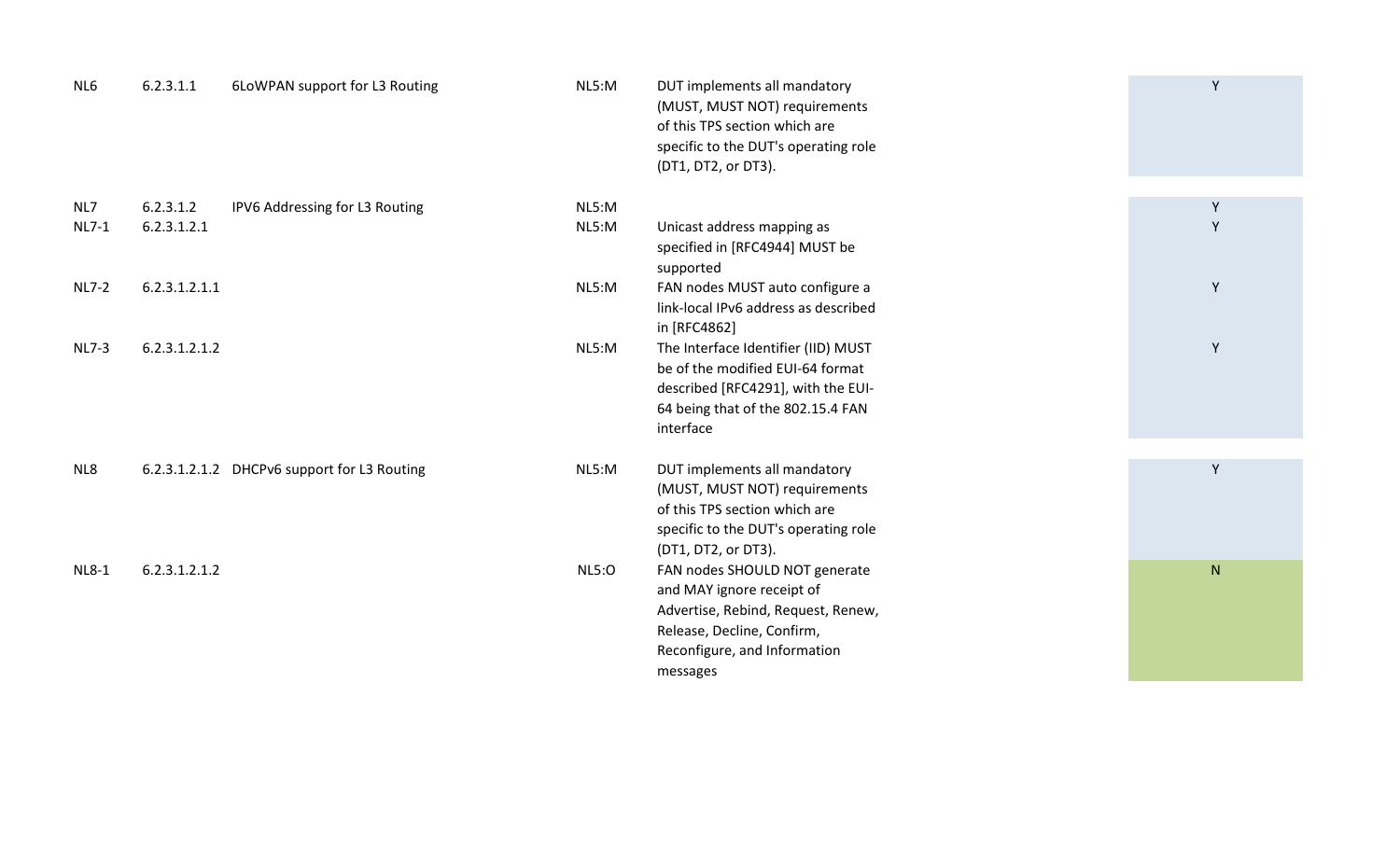| <b>NL8-2</b> | 6.2.3.1.2.1.2 | <b>NL5:0</b>  | An Option Request option MAY be     | ${\sf N}$ |
|--------------|---------------|---------------|-------------------------------------|-----------|
|              |               |               | included in the Solicit message. A  |           |
|              |               |               | Vendor Information option MAY be    |           |
|              |               |               | included in the Option Request      |           |
|              |               |               | option                              |           |
| <b>NL8-3</b> | 6.2.3.1.2.1.2 | <b>NL5:0</b>  | A Status Code option MAY be         | ${\sf N}$ |
|              |               |               | included in the Reply message.      |           |
|              |               |               | Omission of the Status Code option  |           |
|              |               |               | indicates Success (see [RFC3315]    |           |
|              |               |               | section 22.13).                     |           |
| <b>NL8-4</b> | 6.2.3.1.2.1.2 | <b>NL5:0</b>  | Vendor-specific Information         | ${\sf N}$ |
|              |               |               | options MAY be included in the      |           |
|              |               |               | Reply message                       |           |
| <b>NL8-5</b> | 6.2.3.1.2.1.2 | <b>NL5:0</b>  | DHCP server initiated configuration | ${\sf N}$ |
|              |               |               | exchanges are not supported and     |           |
|              |               |               | MAY be ignored                      |           |
| <b>NL8-6</b> | 6.2.3.1.2.1.2 | <b>NL5:0</b>  | DHCP authentication messaging       | ${\sf N}$ |
|              |               |               | SHOULD NOT be generated and         |           |
|              |               |               | MAY be ignored on receipt           |           |
| <b>NL8-7</b> | 6.2.3.1.2.1.2 | <b>NL5:0</b>  | The following changes are made to   | ${\sf N}$ |
|              |               |               | default Transmission and            |           |
|              |               |               | <b>Retransmission Parameters</b>    |           |
|              |               |               | (section 5.5 of [RFC3315])          |           |
|              |               |               | 1. SOL_MAX_DELAY SHOULD             |           |
|              |               |               | default to 1 min.                   |           |
|              |               |               | 2. SOL_TIMEOUT SHOULD default       |           |
|              |               |               | to 1 min.                           |           |
|              |               |               | 3. SOL_MAX_RT SHOULD default to     |           |
|              |               |               | 1 hour                              |           |
| <b>NL8-8</b> | 6.2.3.1.2.1.2 | <b>NL5: O</b> | FAN nodes MAY support additional    | ${\sf N}$ |
|              |               |               | GUA/ULA assignments.                |           |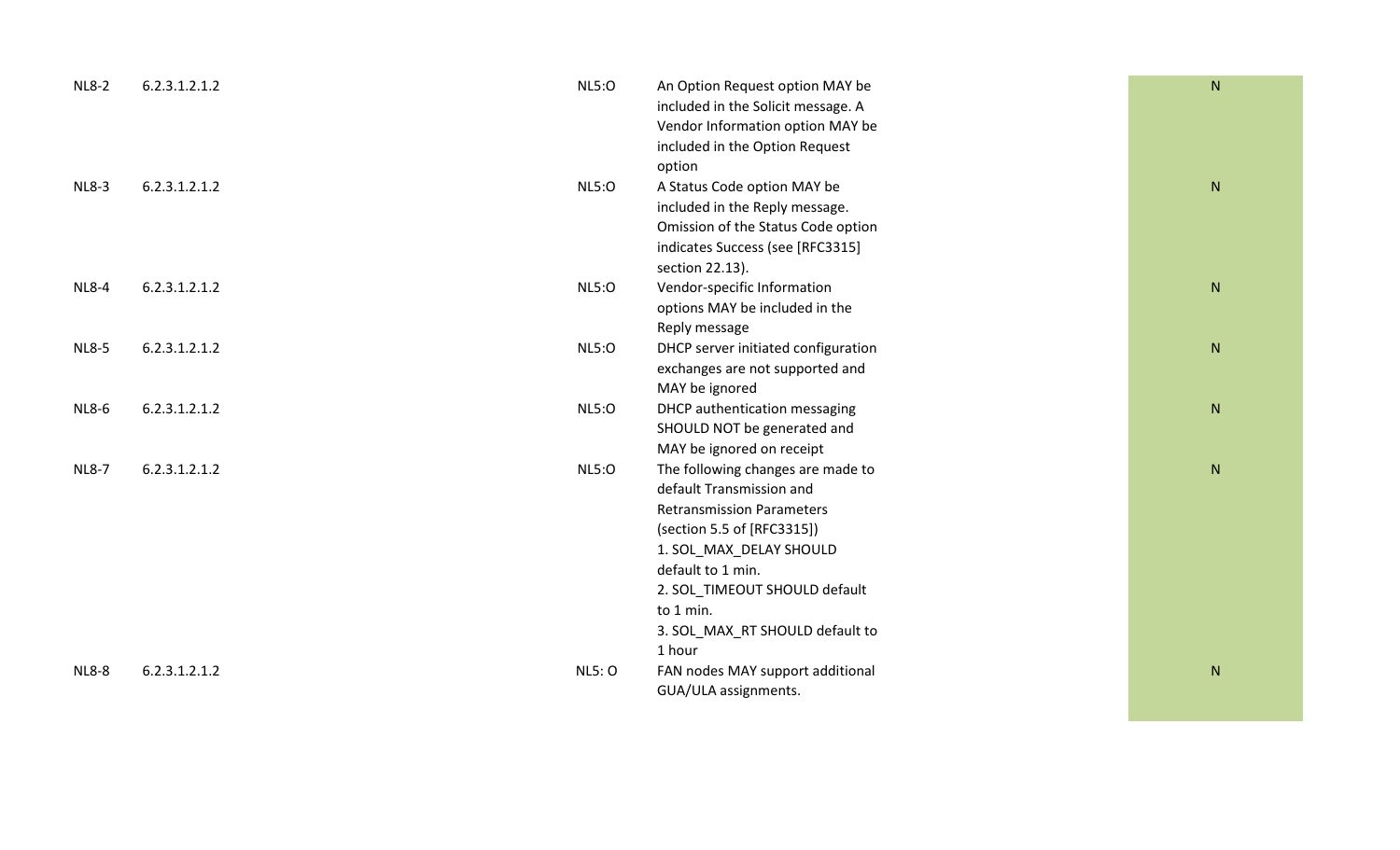| NL9          | 6.2.3.1.2.2 | Multicast for L3 Routing                  | NL5:M        | DUT implements all mandatory<br>(MUST, MUST NOT) requirements<br>of this TPS section which are<br>specific to the DUT's operating role<br>(DT1, DT2, or DT3).                                                                                 | Y            |  |
|--------------|-------------|-------------------------------------------|--------------|-----------------------------------------------------------------------------------------------------------------------------------------------------------------------------------------------------------------------------------------------|--------------|--|
| <b>NL9-1</b> | 6.2.3.1.2.2 |                                           | <b>NL5:0</b> | FAN nodes MAY originate multicast<br>ICMPv6 or UDP messaging.                                                                                                                                                                                 | N            |  |
| <b>NL9-2</b> | 6.2.3.1.2.2 |                                           | <b>NL5:0</b> | Site and Global scope:<br>7. For each GUA/ULA acquired, a<br>FAN node SHOULD subscribe to the<br>equivalent unicast-prefix-based<br>IPv6 multicast group (as described<br>in [RFC3306]) supporting a MPL<br>domain on that multicast address. | $\mathsf{N}$ |  |
| <b>NL10</b>  | 6.2.3.1.4   | Neighbor Discovery support for L3 Routing | NL5:M        | DUT implements all mandatory<br>(MUST, MUST NOT) requirements<br>of this TPS section which are<br>specific to the DUT's operating role<br>(DT1, DT2, or DT3).                                                                                 | Y            |  |
| NL10-1       | 6.2.3.1.4   |                                           | <b>NL5:0</b> | A FAN node MAY ignore potential<br>neighbors which do not support<br>the node's channel function                                                                                                                                              | ${\sf N}$    |  |
| <b>NL11</b>  | 6.2.3.1.5   | ICMPv6 support for L3 Routing             | NL5:M        | DUT implements all mandatory<br>(MUST, MUST NOT) requirements<br>of this TPS section which are<br>specific to the DUT's operating role<br>(DT1, DT2, or DT3).                                                                                 | Y            |  |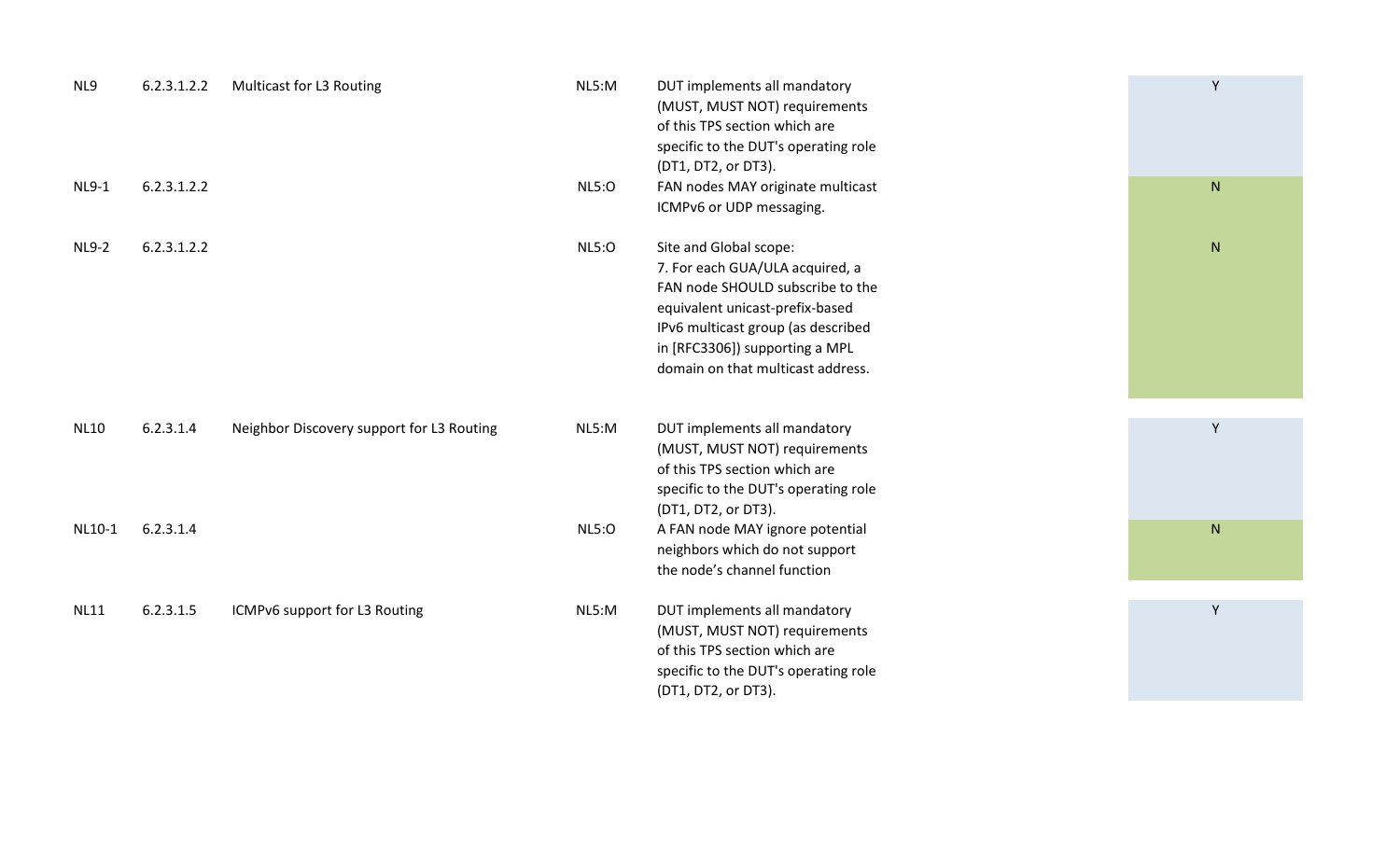| <b>NL12</b> | 6.2.3.1.6   | L3 Route Establishment and Maintenance | NL5:M        | DUT implements all mandatory<br>(MUST, MUST NOT) requirements<br>of this TPS section which are<br>specific to the DUT's operating role<br>(DT1, DT2, or DT3).                                           | Y         |  |
|-------------|-------------|----------------------------------------|--------------|---------------------------------------------------------------------------------------------------------------------------------------------------------------------------------------------------------|-----------|--|
| <b>NL13</b> | 6.2.3.1.6.1 | L3 Routing Link Metrics                | NL5:M        | DUT implements all mandatory<br>(MUST, MUST NOT) requirements<br>of this TPS section which are<br>specific to the DUT's operating role<br>(DT1, DT2, or DT3).                                           | Y         |  |
| NL13-1      | 6.2.3.1.6.1 |                                        | <b>NL5:0</b> | A node SHOULD refresh its<br>neighbor link metrics at least every<br>30 minutes. In the absence of<br>other messaging, a node SHOULD<br>initiate NUD messaging to refresh<br>its neighbor link metrics. | ${\sf N}$ |  |
| <b>NL14</b> | 6.2.3.1.6.2 | L3 Routing Objective Function          | NL5:M        | DUT implements all mandatory<br>(MUST, MUST NOT) requirements<br>of this TPS section which are<br>specific to the DUT's operating role<br>(DT1, DT2, or DT3).                                           | Y         |  |
| NL14-1      | 6.2.3.1.6.2 |                                        | <b>NL5:0</b> | Using the ETX metric, the neighbor<br>path cost SHOULD be calculated<br>per the schedule guidance<br>provided in [RFC6719] section 3.1                                                                  | ${\sf N}$ |  |
| <b>NL15</b> | 6.2.3.1.6.3 | L3 Routing Upward Route Formation      | NL5:M        | DUT implements all mandatory<br>(MUST, MUST NOT) requirements<br>of this TPS section which are<br>specific to the DUT's operating role<br>(DT1, DT2, or DT3).                                           | Y         |  |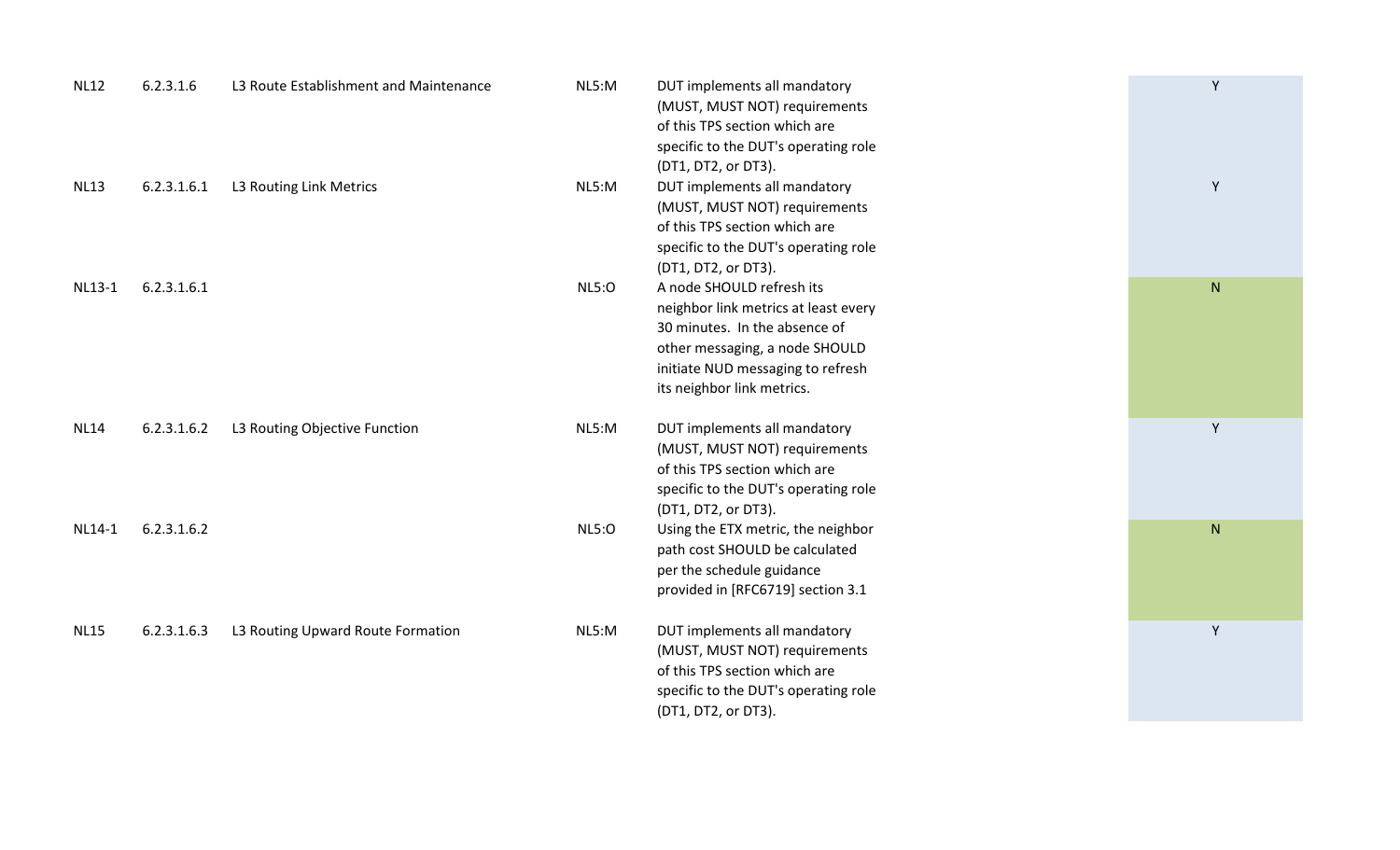| <b>NL15-1</b> | 6.2.3.1.6.3 |                                     | NLS:O        | A Prefix Information Option MAY<br>be included to provide an IPv6<br>address prefix to the DODAG                                                                                                                                                                                                                                     | ${\sf N}$ |
|---------------|-------------|-------------------------------------|--------------|--------------------------------------------------------------------------------------------------------------------------------------------------------------------------------------------------------------------------------------------------------------------------------------------------------------------------------------|-----------|
| NL15-2        | 6.2.3.1.6.3 |                                     | <b>NL5:0</b> | 6LoWPAN Context Option (6CO), as<br>described in RFC [6775], MAY be<br>implemented to support stateful<br>context based source, destination,<br>or multicast address compression.                                                                                                                                                    | ${\sf N}$ |
| <b>NL15-3</b> | 6.2.3.1.6.3 |                                     | NLS:O        | FAN nodes MAY issue unicast or<br>multicast DIS messages as<br>described in [RFC6550] to solicit<br>DIO messages.                                                                                                                                                                                                                    | ${\sf N}$ |
| NL15-4        | 6.2.3.1.6.3 |                                     | NLS:O        | A FAN node should determine a set<br>of candidate parents as the set of<br>all neighbor nodes, from which a<br>DIO has been received, whose<br>node-to-neighbor and neighbor-to-<br>node RSL EWMA values both<br>exceed the minimum threshold of<br>CAND_PARENT_THRESHOLD using<br>a hysteresis factor of<br>CAND_PARENT_HYSTERISIS. | ${\sf N}$ |
| <b>NL16</b>   | 6.2.3.1.6.4 | L3 Routing Downward Route Formation | NL5:M        | DUT implements all mandatory<br>(MUST, MUST NOT) requirements<br>of this TPS section which are<br>specific to the DUT's operating role<br>(DT1, DT2, or DT3).                                                                                                                                                                        | Y         |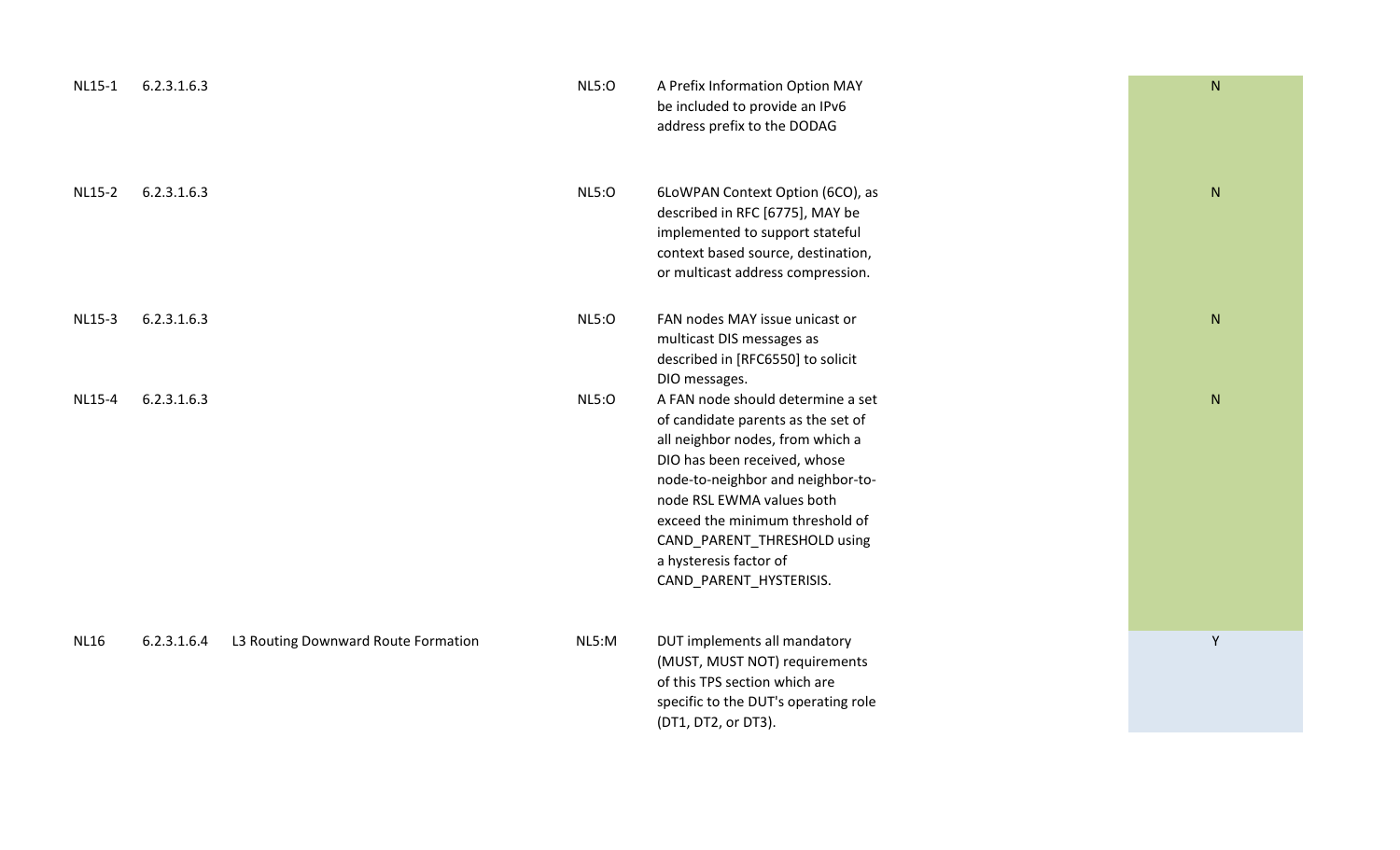| NL16-1      | 6.2.3.1.6.4   |                                     | <b>NL5:0</b>                       | FAN nodes SHOULD implement a<br>binary exponential retransmission<br>mechanism (as described in section<br>14 of [RFC3315]) until either the<br>corresponding DAO-ACK is received<br>or the retry mechanism has<br>exhausted its maximum attempts. | ${\sf N}$ |
|-------------|---------------|-------------------------------------|------------------------------------|----------------------------------------------------------------------------------------------------------------------------------------------------------------------------------------------------------------------------------------------------|-----------|
| <b>NL17</b> | 6.2.3.1.7     | Unicast Forwarding for L3 Routing   | NL5:M                              | DUT implements all mandatory<br>(MUST, MUST NOT) requirements<br>of this TPS section which are<br>specific to the DUT's operating role<br>(DT1, DT2, or DT3).                                                                                      | Y         |
| <b>NL18</b> | 6.2.3.1.8     | Multicast Forwarding for L3 Routing | NL5:M<br>DT1:M<br>DT2:M<br>DT3:N/A | DUT implements all mandatory<br>(MUST, MUST NOT) requirements<br>of this TPS section which are<br>specific to the DUT's operating role<br>(DT1, DT2, or DT3).                                                                                      | Υ         |
| NL18-1      | 6.2.3.1.8     |                                     | <b>NL18:0</b>                      | A FAN node MAY join its FAN<br>interface to other realm-scope<br>multicast groups.                                                                                                                                                                 | ${\sf N}$ |
| <b>NL19</b> | 6.2.3.2       | L2 Mesh Network (L2M)               | 0.2                                |                                                                                                                                                                                                                                                    | N         |
| NL19-1      | 6.2.3.2.1     | 6LoWPAN support for L2 Routing      | <b>NL19: M</b>                     |                                                                                                                                                                                                                                                    | N         |
| NL19-2      | 6.2.3.2.1     |                                     | <b>NL19: M</b>                     | FAN nodes MUST implement<br>Uncompressed IPv6 Headers as<br>defined in [RFC 4944]                                                                                                                                                                  | ${\sf N}$ |
| NL19-3      | 6.2.3.2.1     | IPv6 addressing for L2 Routing      | <b>NL19: M</b>                     |                                                                                                                                                                                                                                                    | N         |
| NL19-4      | 6.2.3.2.2.1.1 |                                     | <b>NL19: M</b>                     | FAN nodes MUST auto configure a<br>link-local IPv6 address as described<br>in [RFC4862].                                                                                                                                                           | ${\sf N}$ |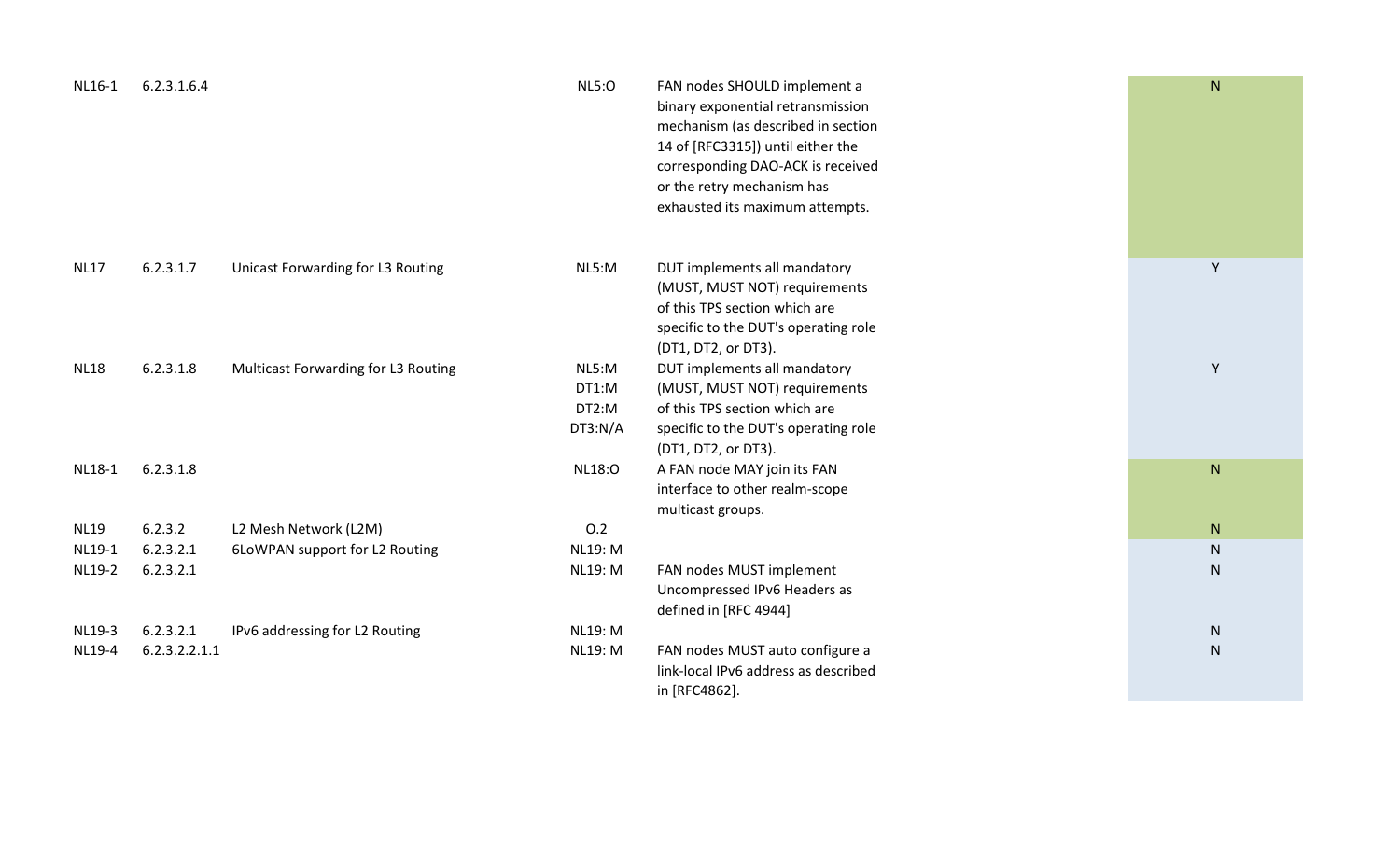| NL19-5           | 6.2.3.2.2.1.2              |                                           | <b>NL19: M</b>                 | FAN nodes MUST acquire the prefix<br>information from the MHDS-IE to<br>provide automated generation of<br>IPv6 GUA and ULA addresses                                                                                                                                                                                                                                         | ${\sf N}$              |
|------------------|----------------------------|-------------------------------------------|--------------------------------|-------------------------------------------------------------------------------------------------------------------------------------------------------------------------------------------------------------------------------------------------------------------------------------------------------------------------------------------------------------------------------|------------------------|
| NL19-6           | 6.2.3.2.2.1.2              |                                           | <b>NL19:M</b>                  | FAN nodes MUST support a total<br>assignment of at least 2 GUA<br>and/or ULA                                                                                                                                                                                                                                                                                                  | ${\sf N}$              |
| NL19-7           | 6.2.3.2.2.4                | Neighbor Discovery support for L2 Routing | <b>NL19:M</b>                  |                                                                                                                                                                                                                                                                                                                                                                               | ${\sf N}$              |
| NL19-8<br>NL19-9 | 6.2.3.2.2.4<br>6.2.3.2.2.5 | ICMPv6 support for L2 Routing             | <b>NL19:M</b><br><b>NL19:M</b> | Neighbor discovery, as described in<br>Section 6.2.3.1.4 SHALL be<br>implemented with the following<br>modification:<br>1)<br>Router Discovery using<br>[RFC 6550] DIO and DIS messaging<br>is not performed<br>DUT implements all mandatory<br>(MUST, MUST NOT) requirements<br>of this TPS section which are<br>specific to the DUT's operating role<br>(DT1, DT2, or DT3). | ${\sf N}$<br>${\sf N}$ |
|                  |                            |                                           |                                |                                                                                                                                                                                                                                                                                                                                                                               |                        |
|                  | 6.3                        | Data Link Layer                           |                                |                                                                                                                                                                                                                                                                                                                                                                               |                        |
| DL <sub>1</sub>  | 6.3.1.1                    | <b>Configurable Parameters</b>            | ${\sf M}$                      | Table 6 2a contains definitions of<br>FAN Data Link Layer configuration<br>parameters which MUST be<br>administratively configurable on a<br>node prior to the node's<br>deployment.                                                                                                                                                                                          | Y                      |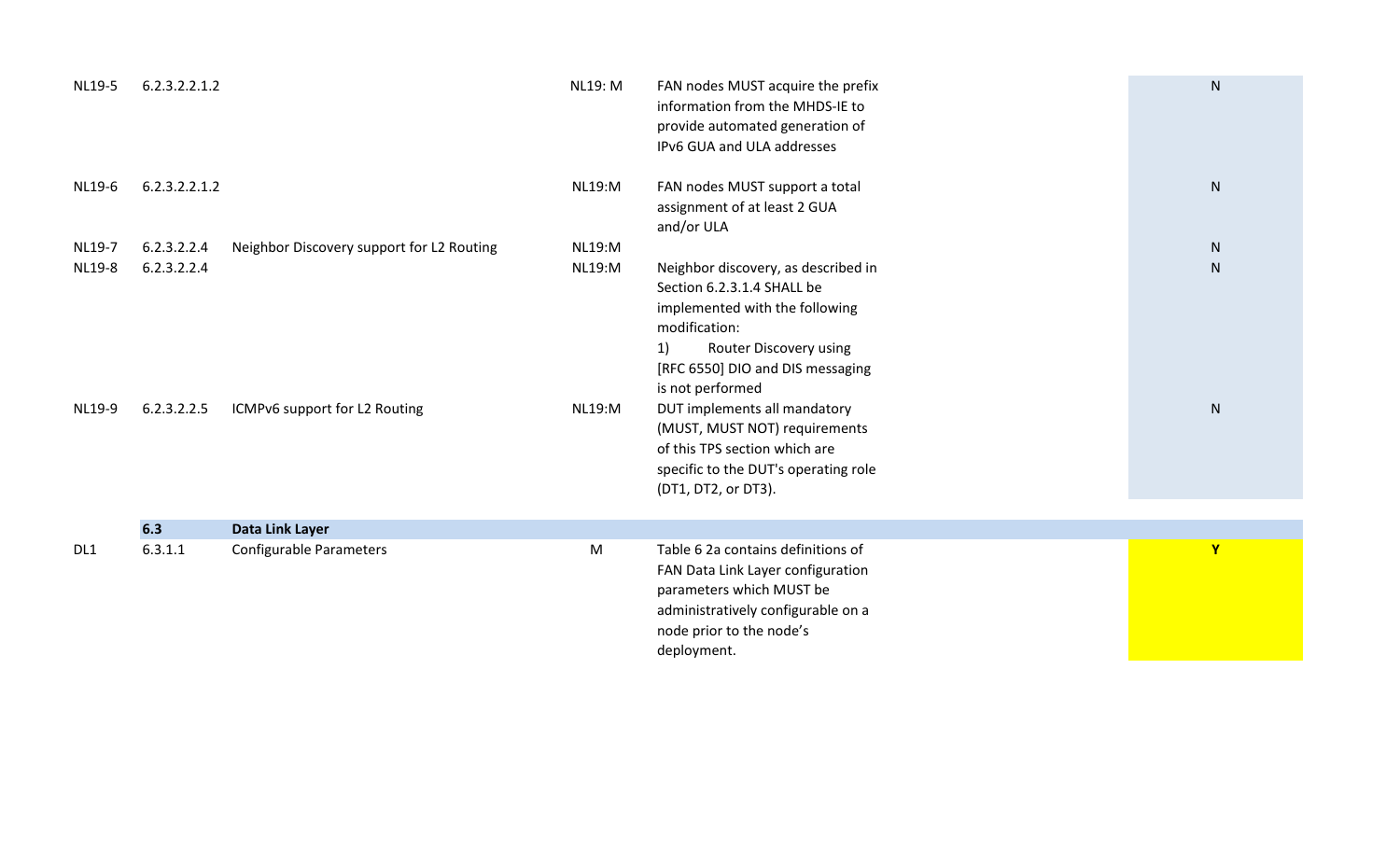| DL <sub>2</sub> | 6.3.2.1   | Frame Formats                   | M     | Only [IEEE802.15.4] Data and<br>Enhanced Acknowledge frames are<br>used. Other frame types SHOULD<br>be discarded and the device MUST<br>continue normal operation | $\mathbf{Y}$ |
|-----------------|-----------|---------------------------------|-------|--------------------------------------------------------------------------------------------------------------------------------------------------------------------|--------------|
| DL <sub>3</sub> | 6.3.2.1.1 | Bit order of transmissions      | M     | DUT implements all mandatory<br>(MUST, MUST NOT) requirements<br>of this TPS section which are<br>specific to the DUT's operating role<br>(DT1, DT2, or DT3).      | $\mathbf{Y}$ |
| DL <sub>4</sub> | 6.3.2.1.2 | <b>PAN Advertisement Frame</b>  | DT1:M |                                                                                                                                                                    | Y            |
|                 |           |                                 | DT2:M |                                                                                                                                                                    |              |
| DL5             | 6.3.2.1.3 | PAN Advertisement Solicit Frame | DT2:M |                                                                                                                                                                    | Y            |
|                 |           |                                 | DT3:M |                                                                                                                                                                    |              |
| DL <sub>6</sub> | 6.3.2.1.4 | <b>PAN Configuration Frame</b>  | DT1:M |                                                                                                                                                                    | Y            |
|                 |           |                                 | DT2:M |                                                                                                                                                                    |              |
| DL7             | 6.3.2.1.5 | PAN Configuration Solicit Frame | DT2:M |                                                                                                                                                                    | Y            |
|                 |           |                                 | DT3:M |                                                                                                                                                                    |              |
| DL8             | 6.3.2.1.6 | <b>ULAD Frame</b>               | M     |                                                                                                                                                                    | Y            |
| DL9             | 6.3.2.1.7 | Acknowledgement Frame           | M     |                                                                                                                                                                    | Y            |
| <b>DL10</b>     | 6.3.2.1.8 | <b>EAPOL Frame</b>              | M     |                                                                                                                                                                    | Y            |
| <b>DL11</b>     | 6.3.2.2   | Key Data Cryptographic Elements | M     |                                                                                                                                                                    | Y            |
| <b>DL12</b>     | 6.3.2.2.1 | <b>PMKID</b>                    | M     |                                                                                                                                                                    | Y            |
| <b>DL13</b>     | 6.3.2.2.2 | <b>PTKID</b>                    | M     |                                                                                                                                                                    | $\mathbf{Y}$ |
| <b>DL14</b>     | 6.3.2.2.3 | <b>GTKL</b>                     | M     |                                                                                                                                                                    | Y            |
| <b>DL15</b>     | 6.3.2.2.4 | <b>GTKL</b>                     | M     |                                                                                                                                                                    | Y            |
| <b>DL16</b>     | 6.3.2.2.5 | Lifetime KDE                    | M     |                                                                                                                                                                    | $\mathbf{Y}$ |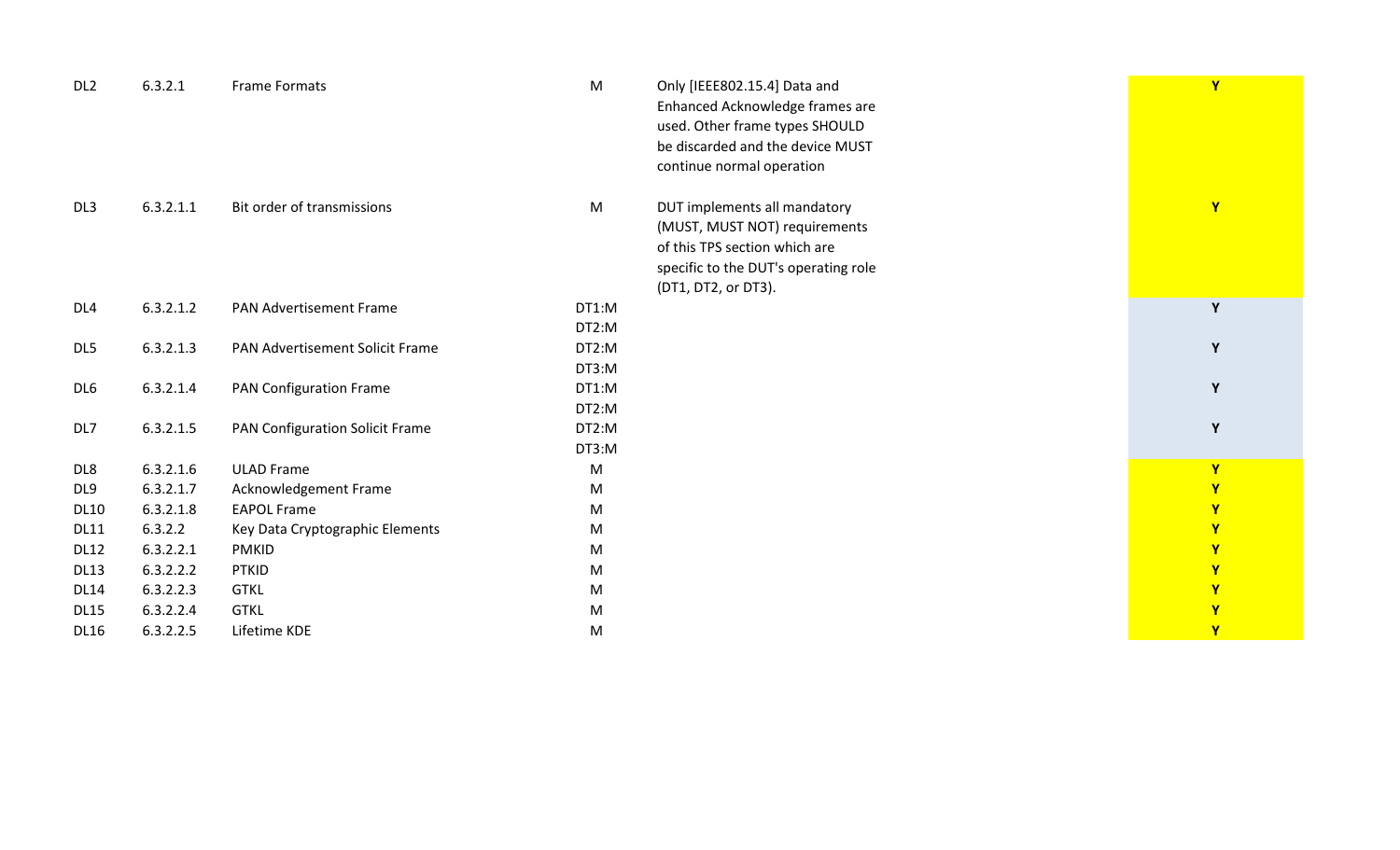| <b>DL17</b> | 6.3.2.3     | <b>Information Elements</b>        | $\mathsf O$    | If an IE not defined by this<br>specification is encountered in a<br>frame, that IE MAY be ignored and<br>the rest of the frame MUST be<br>processed as normal including any<br>additional IEs. | Y            |
|-------------|-------------|------------------------------------|----------------|-------------------------------------------------------------------------------------------------------------------------------------------------------------------------------------------------|--------------|
| <b>DL18</b> | 6.3.2.3.1   | Wi-SUN Header Information Elements |                |                                                                                                                                                                                                 |              |
| <b>DL19</b> | 6.3.2.3.1.1 | UTT-IE                             | M              | DUT implements all mandatory<br>(MUST, MUST NOT) requirements<br>of this TPS section which are<br>specific to the DUT's operating role<br>(DT1, DT2, or DT3).                                   | $\mathsf{Y}$ |
| <b>DL20</b> | 6.3.2.3.1.2 | BT-IE                              | M              | DUT implements all mandatory<br>(MUST, MUST NOT) requirements<br>of this TPS section which are<br>specific to the DUT's operating role<br>(DT1, DT2, or DT3).                                   | $\mathbf{Y}$ |
| <b>DL21</b> | 6.3.2.3.1.3 | FC-IE                              | M              | DUT implements all mandatory<br>(MUST, MUST NOT) requirements<br>of this TPS section which are<br>specific to the DUT's operating role<br>(DT1, DT2, or DT3).                                   | $\mathbf{Y}$ |
| <b>DL22</b> | 6.3.2.3.1.4 | RSL-IE                             | ${\sf M}$      | DUT implements all mandatory<br>(MUST, MUST NOT) requirements<br>of this TPS section which are<br>specific to the DUT's operating role<br>(DT1, DT2, or DT3).                                   | $\mathbf{Y}$ |
| <b>DL23</b> | 6.3.2.3.1.5 | MHDS-IE                            | <b>NL19: M</b> | DUT implements all mandatory<br>(MUST, MUST NOT) requirements<br>of this TPS section which are<br>specific to the DUT's operating role<br>(DT1, DT2, or DT3).                                   | ${\sf N}$    |
| <b>DL24</b> | 6.3.2.3.1.6 | VH-IE                              | ${\mathsf O}$  |                                                                                                                                                                                                 | N            |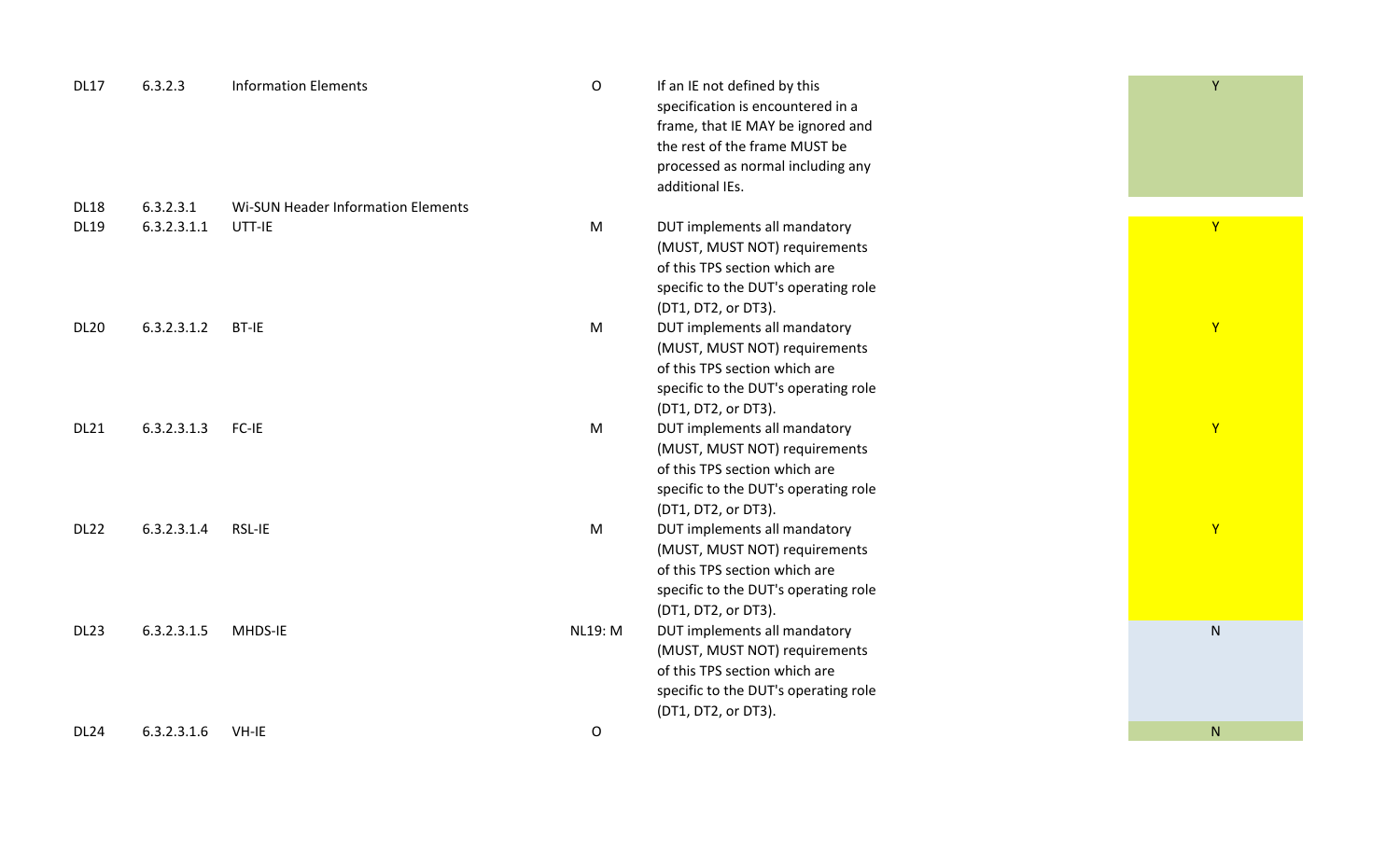| <b>DL25</b> | 6.3.2.3.1.7         | EA-IE                               | M           | DUT implements all mandatory<br>(MUST, MUST NOT) requirements<br>of this TPS section which are<br>specific to the DUT's operating role<br>(DT1, DT2, or DT3). | $\mathsf{Y}$   |
|-------------|---------------------|-------------------------------------|-------------|---------------------------------------------------------------------------------------------------------------------------------------------------------------|----------------|
| <b>DL26</b> | 6.3.2.3.2           | Wi-SUN Payload Information Elements |             |                                                                                                                                                               |                |
| <b>DL27</b> | 6.3.2.3.2.1.1 US-IE |                                     | M           | DUT implements all mandatory<br>(MUST, MUST NOT) requirements<br>of this TPS section which are<br>specific to the DUT's operating role<br>(DT1, DT2, or DT3). | $\mathsf{Y}$   |
| <b>DL28</b> | 6.3.2.3.2.1.2 BS-IE |                                     | M           | DUT implements all mandatory<br>(MUST, MUST NOT) requirements<br>of this TPS section which are<br>specific to the DUT's operating role<br>(DT1, DT2, or DT3). | $\mathsf{Y}$   |
| <b>DL29</b> | 6.3.2.3.2.2         | VP-IE                               | $\mathsf O$ |                                                                                                                                                               | N              |
| <b>DL30</b> | 6.3.2.3.2.3         | <b>PAN-IE</b>                       | M           | DUT implements all mandatory<br>(MUST, MUST NOT) requirements<br>of this TPS section which are<br>specific to the DUT's operating role<br>(DT1, DT2, or DT3). | $\overline{Y}$ |
| <b>DL31</b> | 6.3.2.3.2.4         | NETNAME-IE                          | M           | DUT implements all mandatory<br>(MUST, MUST NOT) requirements<br>of this TPS section which are<br>specific to the DUT's operating role<br>(DT1, DT2, or DT3). | $\mathbf{Y}$   |
| <b>DL32</b> | 6.3.2.3.2.5         | <b>PANVER-IE</b>                    | M           | DUT implements all mandatory<br>(MUST, MUST NOT) requirements<br>of this TPS section which are<br>specific to the DUT's operating role<br>(DT1, DT2, or DT3). | $\mathsf{Y}$   |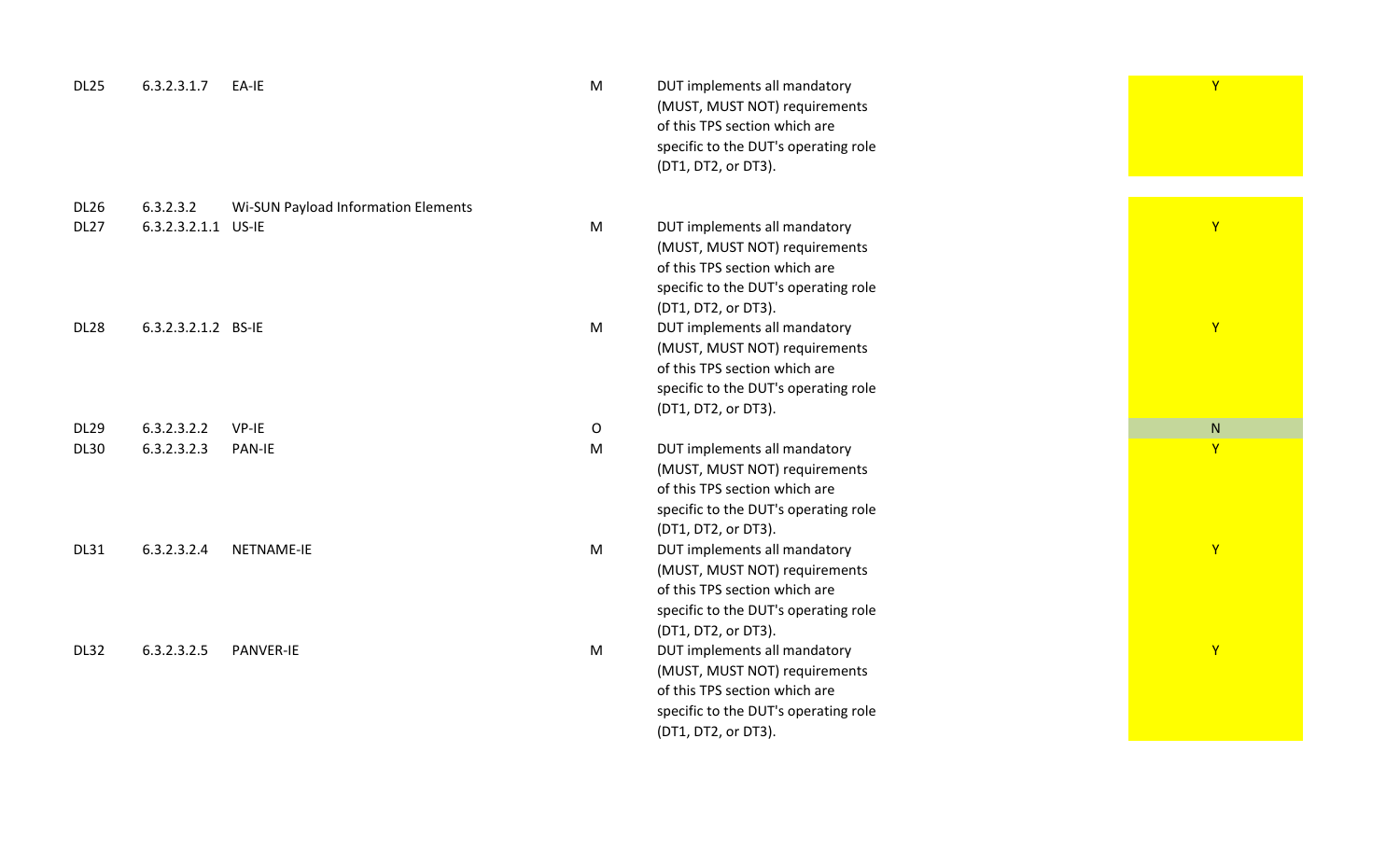| DL33   | 6.3.2.3.2.6 | <b>GTKHASH-IE</b> | M | DUT implements all mandatory         | Y            |  |
|--------|-------------|-------------------|---|--------------------------------------|--------------|--|
|        |             |                   |   | (MUST, MUST NOT) requirements        |              |  |
|        |             |                   |   | of this TPS section which are        |              |  |
|        |             |                   |   | specific to the DUT's operating role |              |  |
|        |             |                   |   | (DT1, DT2, or DT3).                  |              |  |
| DL34   | 6.3.2.3.3   | MPX-IE            | M | DUT implements all mandatory         | Y            |  |
|        |             |                   |   | (MUST, MUST NOT) requirements        |              |  |
|        |             |                   |   | of this TPS section which are        |              |  |
|        |             |                   |   | specific to the DUT's operating role |              |  |
|        |             |                   |   | (DT1, DT2, or DT3).                  |              |  |
| DL34-1 | 6.3.2.3.3   |                   | O | First, Middle, and Last fragment are | $\mathsf{N}$ |  |
|        |             |                   |   | OPTIONAL and MAY be supported.       |              |  |
|        |             |                   |   | a. A node supporting these           |              |  |
|        |             |                   |   | Transfer types MUST also support     |              |  |
|        |             |                   |   | reception of the Abort Transfer      |              |  |
|        |             |                   |   | type.                                |              |  |
|        |             |                   |   | b. A node not supporting these       |              |  |
|        |             |                   |   | Transfer types MUST support          |              |  |
|        |             |                   |   | generation of the Abort Transfer     |              |  |
|        |             |                   |   | type with Total Upper-Layer Frame    |              |  |
|        |             |                   |   | Size set to 0.                       |              |  |
|        |             |                   |   |                                      |              |  |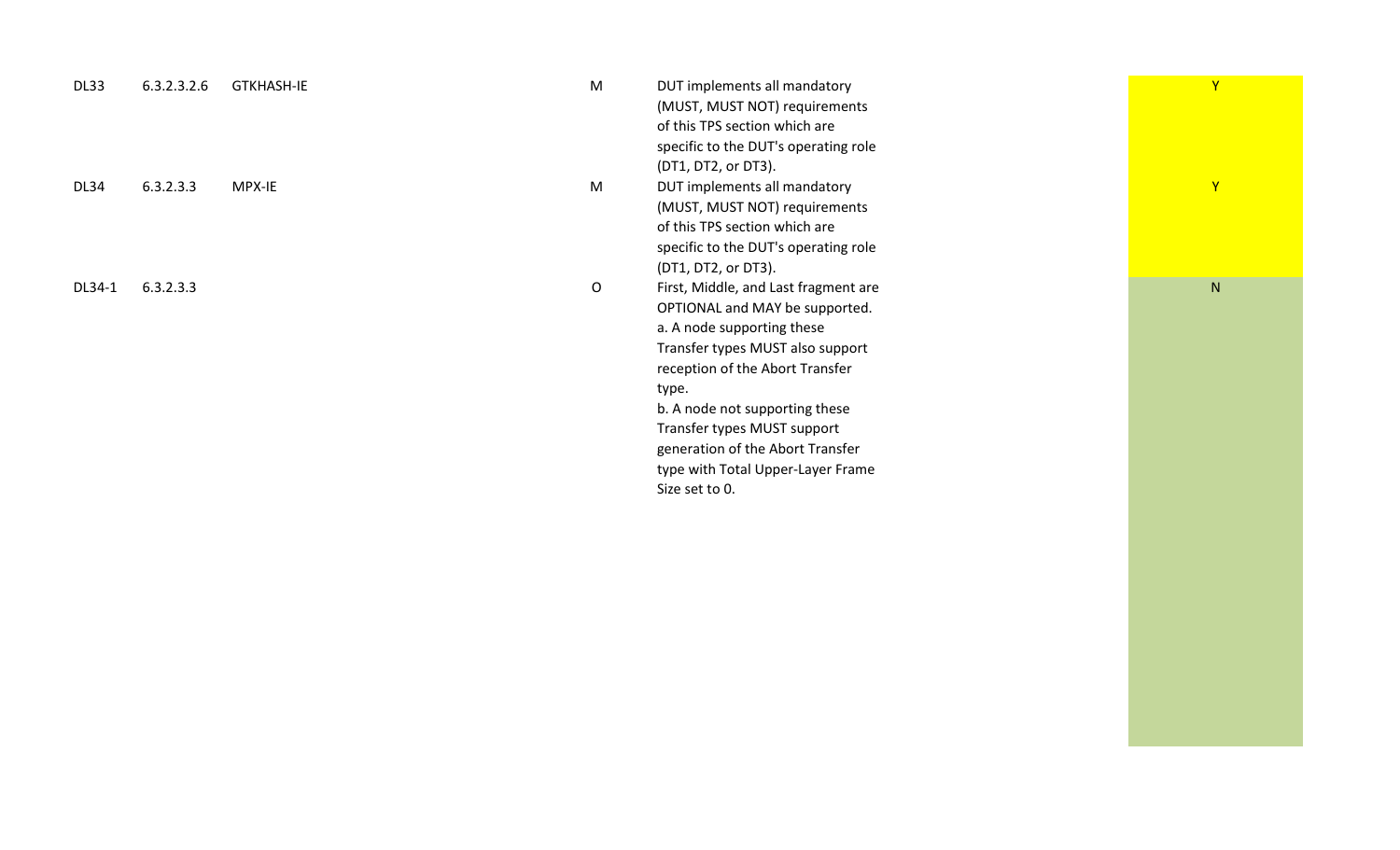| DL34-2      | 6.3.2.3.3 |                             | $\mathsf{O}$ | The layer 2 fragmentation<br>capabilities of the MPX-IE MAY be<br>supported | N            |
|-------------|-----------|-----------------------------|--------------|-----------------------------------------------------------------------------|--------------|
| <b>DL35</b> | 6.3.3.1   | Protocol Dispatch           | ${\sf M}$    | The MPX-IE Multiplex ID MUST be<br>set to one of the values described       | $\mathsf{Y}$ |
|             |           |                             |              | in Table 63.                                                                |              |
| <b>DL36</b> | 6.3.2.3.4 | Frame Requirements and IE's | M            | DUT implements all mandatory                                                | $\mathsf{Y}$ |
|             |           |                             |              | (MUST, MUST NOT) requirements                                               |              |
|             |           |                             |              | of this TPS section which are                                               |              |
|             |           |                             |              | specific to the DUT's operating role                                        |              |
|             |           |                             |              | (DT1, DT2, or DT3).                                                         |              |
| DL36-1      | 6.3.2.3.4 |                             | $\mathsf O$  | all Information Elements defined                                            | ${\sf N}$    |
|             |           |                             |              | by this specification SHOULD be                                             |              |
|             |           |                             |              | accepted in received frames even if                                         |              |
|             |           |                             |              | the table indicates they are not to                                         |              |
|             |           |                             |              | be included (allowing for future                                            |              |
|             |           |                             |              | revisions). Received frames that do                                         |              |
|             |           |                             |              | not include the required                                                    |              |
|             |           |                             |              | Information Elements from this                                              |              |
|             |           |                             |              | table SHOULD be dropped.                                                    |              |
| DL36-2      | 6.3.2.3.4 |                             | $\mathsf O$  | Zero or more MPX-IEs are allowed                                            | ${\sf N}$    |
| DL36-3      | 6.3.2.3.4 |                             | $\mathsf O$  | Zero or more VH-IEs are allowed,                                            | N            |
|             |           |                             |              | but there SHOULD NOT be more                                                |              |
|             |           |                             |              | than 1 VH-IE containing the same                                            |              |
|             |           |                             |              | vendor OUI                                                                  |              |
| DL36-4      | 6.3.2.3.4 |                             | O            | Zero or more VP-IEs are allowed,                                            | ${\sf N}$    |
|             |           |                             |              | but there SHOULD NOT be more                                                |              |
|             |           |                             |              | than 1 VP-IE containing the same                                            |              |
|             |           |                             |              | vendor OUI.                                                                 |              |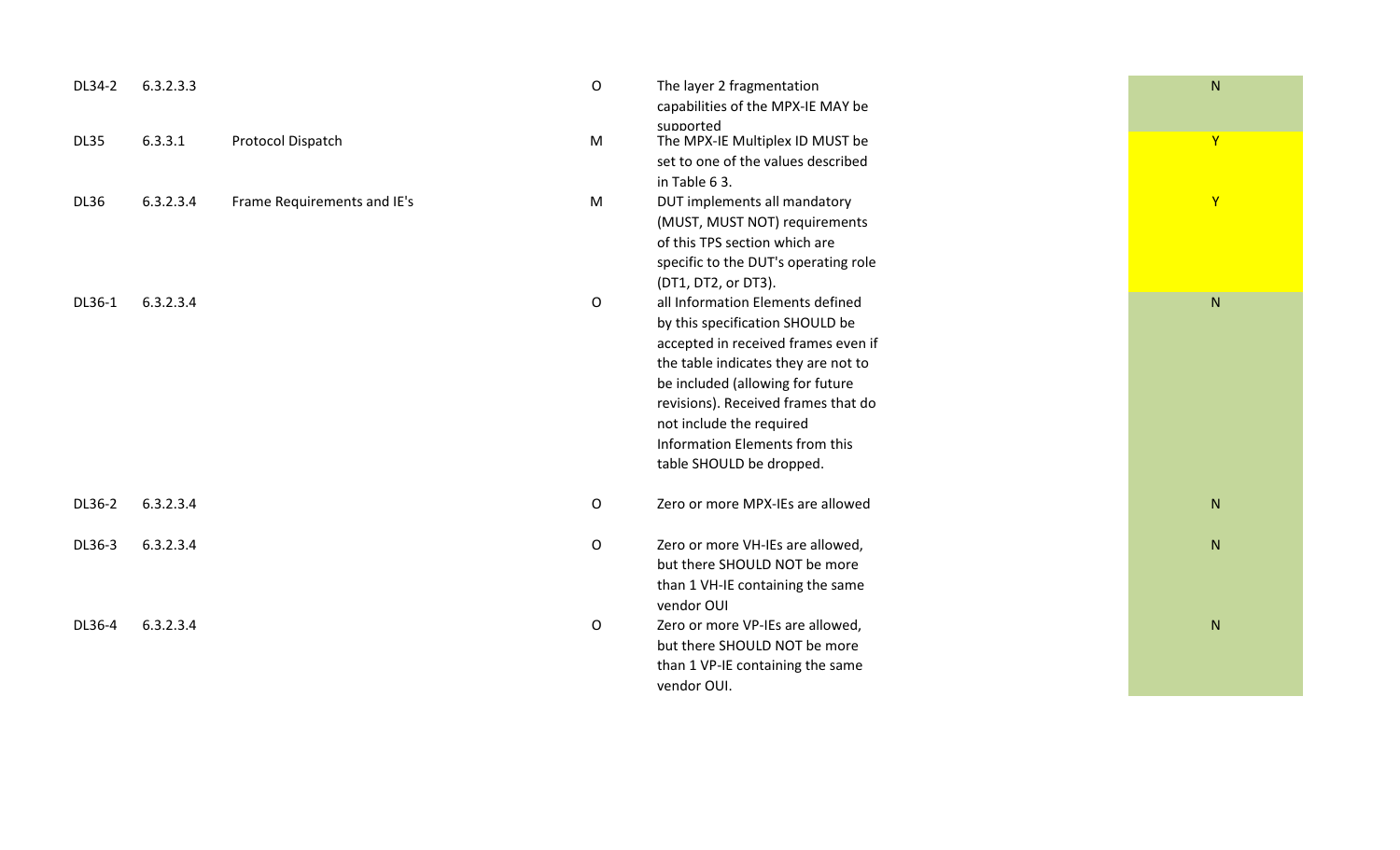| <b>DL35</b> | 6.3.2.4   | L2 Mesh Frame Formats              | <b>NL19: M</b> | DUT implements all mandatory<br>(MUST, MUST NOT) requirements<br>of this TPS section and all sub-<br>sections which are specific to the<br>DUT's operating role (DT1, DT2, or<br>DT3).                                               | $\mathsf{N}$ |
|-------------|-----------|------------------------------------|----------------|--------------------------------------------------------------------------------------------------------------------------------------------------------------------------------------------------------------------------------------|--------------|
| <b>DL36</b> | 6.3.3.1   | <b>Protocol Dispatch Operation</b> | M              | All upper layer payload transfers<br>are encapsulated within an MPX-IE.<br>FAN nodes MUST implement<br>protocol dispatch by populating<br>(frame transmission) or processing<br>(frame reception) the Multiplex ID<br>of the MPX-IE. | $\mathbf{Y}$ |
| DL37        | 6.3.3.2   | L2 Mesh Operation                  | <b>NL19: M</b> | DUT implements all mandatory<br>(MUST, MUST NOT) requirements<br>of this TPS section which are<br>specific to the DUT's operating role<br>(DT1, DT2, or DT3).                                                                        | ${\sf N}$    |
| <b>DL38</b> | 6.3.3.2.1 | <b>Construct MHD-HDR</b>           | <b>DL37:M</b>  | DUT implements all mandatory<br>(MUST, MUST NOT) requirements<br>of this TPS section which are<br>specific to the DUT's operating role<br>(DT1, DT2, or DT3).                                                                        | ${\sf N}$    |
| <b>DL39</b> | 6.3.3.2.2 | Forward MHD-PDU                    | DL37:M         | DUT implements all mandatory<br>(MUST, MUST NOT) requirements<br>of this TPS section which are<br>specific to the DUT's operating role<br>(DT1, DT2, or DT3).                                                                        | $\mathsf{N}$ |
| <b>DL40</b> | 6.3.3.2.3 | MHD-PDU Reception                  | DL37:M         | DUT implements all mandatory<br>(MUST, MUST NOT) requirements<br>of this TPS section which are<br>specific to the DUT's operating role<br>(DT1, DT2, or DT3).                                                                        | ${\sf N}$    |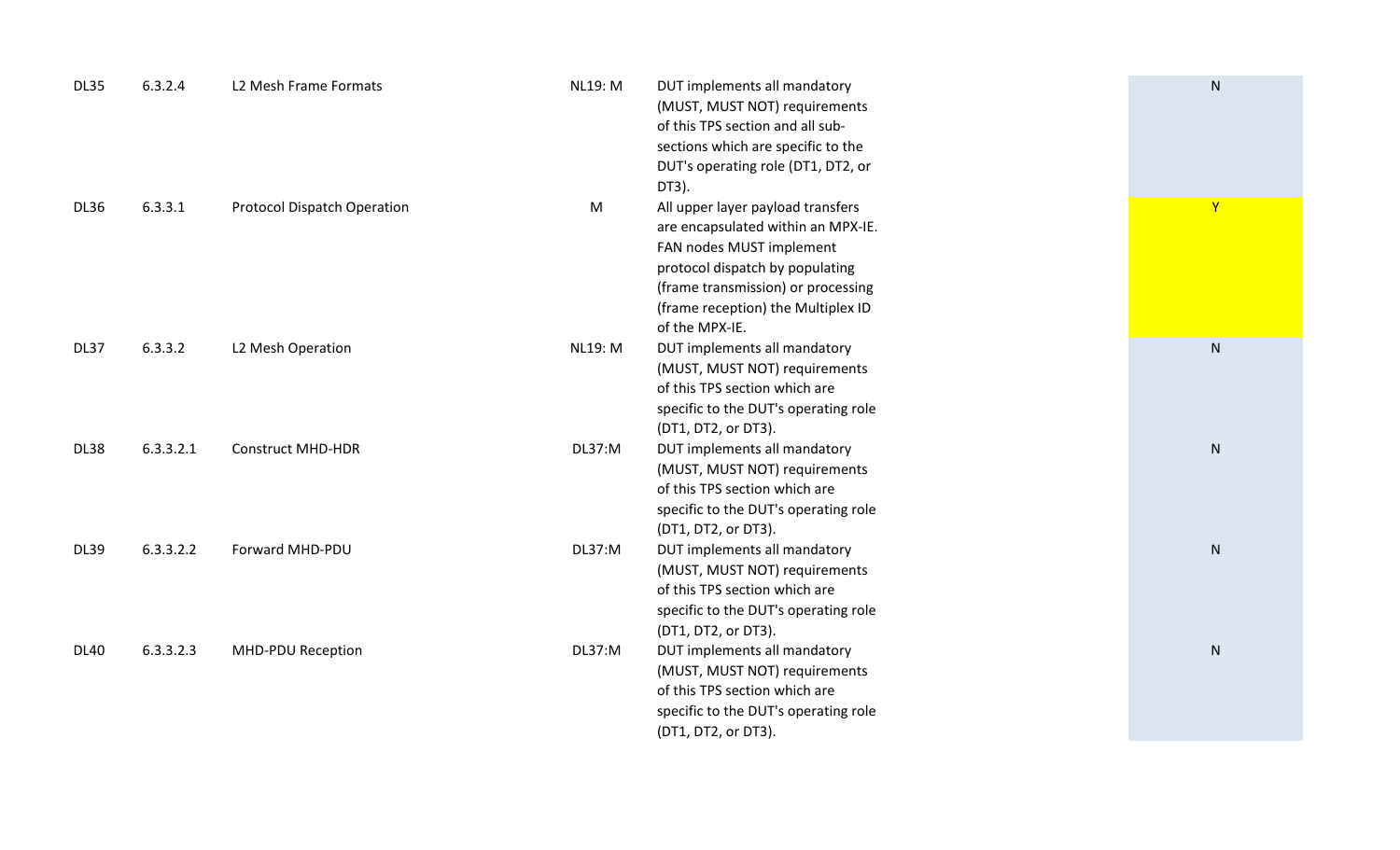| <b>DL41</b> | 6.3.3.2.4   | <b>MHD-PDU Transmission</b>           | DL37:M        | DUT implements all mandatory<br>(MUST, MUST NOT) requirements<br>of this TPS section which are<br>specific to the DUT's operating role<br>(DT1, DT2, or DT3). | ${\sf N}$ |
|-------------|-------------|---------------------------------------|---------------|---------------------------------------------------------------------------------------------------------------------------------------------------------------|-----------|
| <b>DL42</b> | 6.3.3.2.5   | RAMP procedures                       | <b>DL37:M</b> |                                                                                                                                                               | ${\sf N}$ |
| <b>DL43</b> | 6.3.3.2.5.1 | Local Broadcast                       | <b>DL37:M</b> | DUT implements all mandatory<br>(MUST, MUST NOT) requirements<br>of this TPS section which are<br>specific to the DUT's operating role<br>(DT1, DT2, or DT3). | N         |
| <b>DL44</b> | 6.3.3.2.5.2 | <b>Periodic RAMP actions</b>          | <b>DL37:M</b> |                                                                                                                                                               | ${\sf N}$ |
| <b>DL45</b> | 6.3.3.2.5.3 | <b>Route Information Update</b>       | DL37:M        | DUT implements all mandatory<br>(MUST, MUST NOT) requirements<br>of this TPS section which are<br>specific to the DUT's operating role<br>(DT1, DT2, or DT3). | N         |
| <b>DL46</b> | 6.3.3.2.5.4 | <b>Generation of RTA Data Element</b> | <b>DL37:M</b> | DUT implements all mandatory<br>(MUST, MUST NOT) requirements<br>of this TPS section which are<br>specific to the DUT's operating role<br>(DT1, DT2, or DT3). | ${\sf N}$ |
| <b>DL47</b> | 6.3.3.2.5.5 | <b>Generation of RTR MHD-PDU</b>      | <b>DL37:M</b> | DUT implements all mandatory<br>(MUST, MUST NOT) requirements<br>of this TPS section which are<br>specific to the DUT's operating role<br>(DT1, DT2, or DT3). | ${\sf N}$ |
| <b>DL48</b> | 6.3.3.2.5.6 | <b>Generation of SREG MHD-PDU</b>     | <b>DL37:M</b> | DUT implements all mandatory<br>(MUST, MUST NOT) requirements<br>of this TPS section which are<br>specific to the DUT's operating role<br>(DT1, DT2, or DT3). | ${\sf N}$ |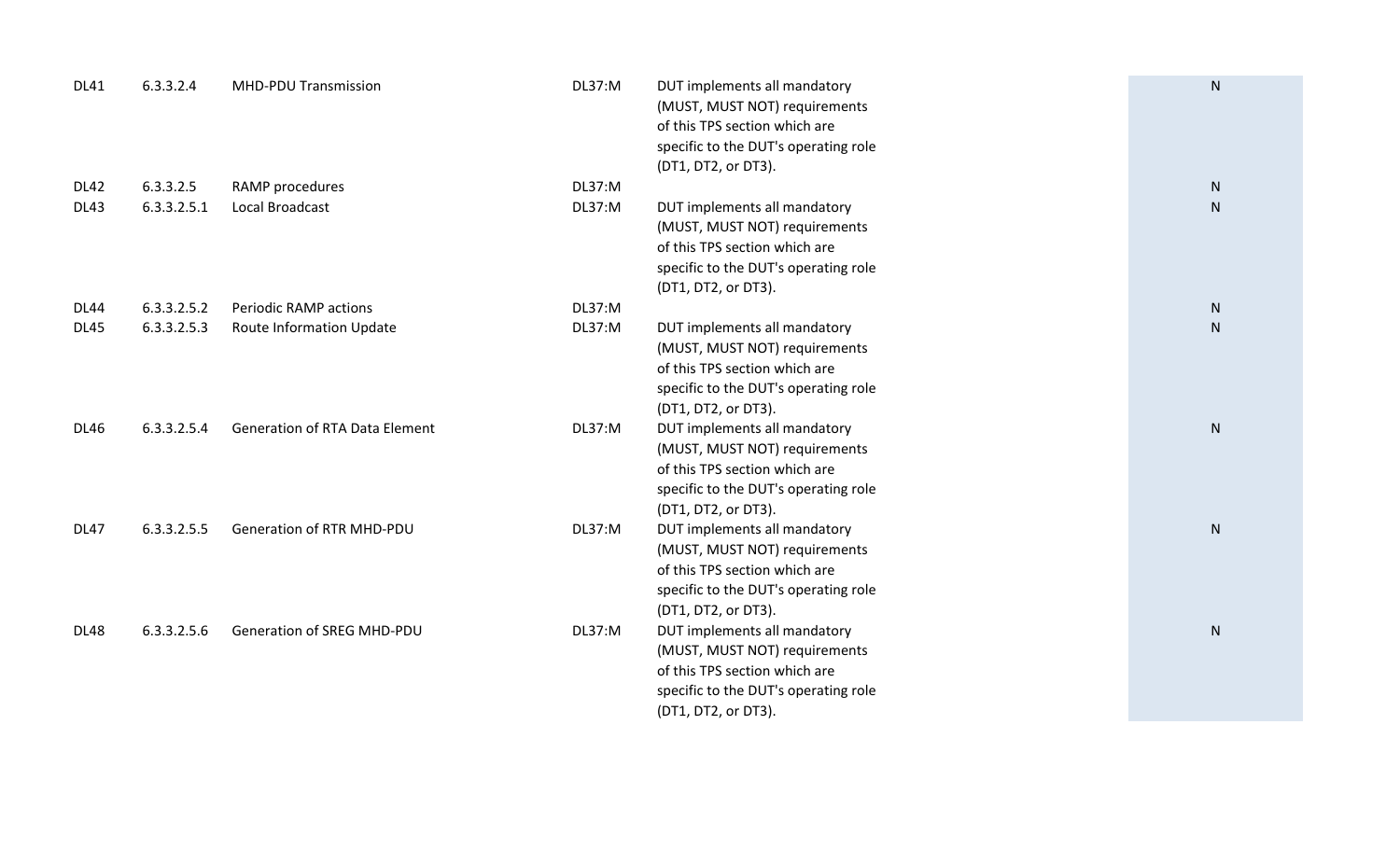| <b>DL49</b>                | 6.3.3.2.5.7                | Generation of SREG-ACK MHD-PDU                           | DL37:M           | DUT implements all mandatory<br>(MUST, MUST NOT) requirements<br>of this TPS section which are<br>specific to the DUT's operating role<br>(DT1, DT2, or DT3).                                 | ${\sf N}$                 |
|----------------------------|----------------------------|----------------------------------------------------------|------------------|-----------------------------------------------------------------------------------------------------------------------------------------------------------------------------------------------|---------------------------|
| <b>DL50</b>                | 6.3.3.2.5.8                | Generation of SREG-NACK MHD-PDU                          | <b>DL37:M</b>    | DUT implements all mandatory<br>(MUST, MUST NOT) requirements<br>of this TPS section which are<br>specific to the DUT's operating role<br>(DT1, DT2, or DT3).                                 | ${\sf N}$                 |
| <b>DL51</b>                | 6.3.3.2.5.9                | Generation of RTR-REQ MHD-PDU                            | DL37:M           | DUT implements all mandatory<br>(MUST, MUST NOT) requirements<br>of this TPS section which are<br>specific to the DUT's operating role<br>(DT1, DT2, or DT3).                                 | N                         |
| <b>DL52</b><br><b>DL53</b> | 6.3.3.2.6<br>6.3.3.2.6.1   | RAMP reception procedures<br><b>RTA Data Element</b>     | DL37:M<br>DL37:M | DUT implements all mandatory<br>(MUST, MUST NOT) requirements<br>of this TPS section which are<br>specific to the DUT's operating role<br>(DT1, DT2, or DT3).                                 | ${\sf N}$<br>$\mathsf{N}$ |
| <b>DL54</b><br><b>DL55</b> | 6.3.3.2.6.2<br>6.3.3.2.6.3 | <b>SREG Data Element</b><br><b>SREG-ACK Data Element</b> | DL37:M<br>DL37:M | DUT implements all mandatory<br>DUT implements all mandatory<br>(MUST, MUST NOT) requirements<br>of this TPS section which are<br>specific to the DUT's operating role<br>(DT1, DT2, or DT3). | ${\sf N}$<br><sub>N</sub> |
| <b>DL56</b>                | 6.3.3.2.6.4                | <b>SREG-NACK Data Element</b>                            | DL37:M           | DUT implements all mandatory<br>(MUST, MUST NOT) requirements<br>of this TPS section which are<br>specific to the DUT's operating role<br>(DT1, DT2, or DT3).                                 | N                         |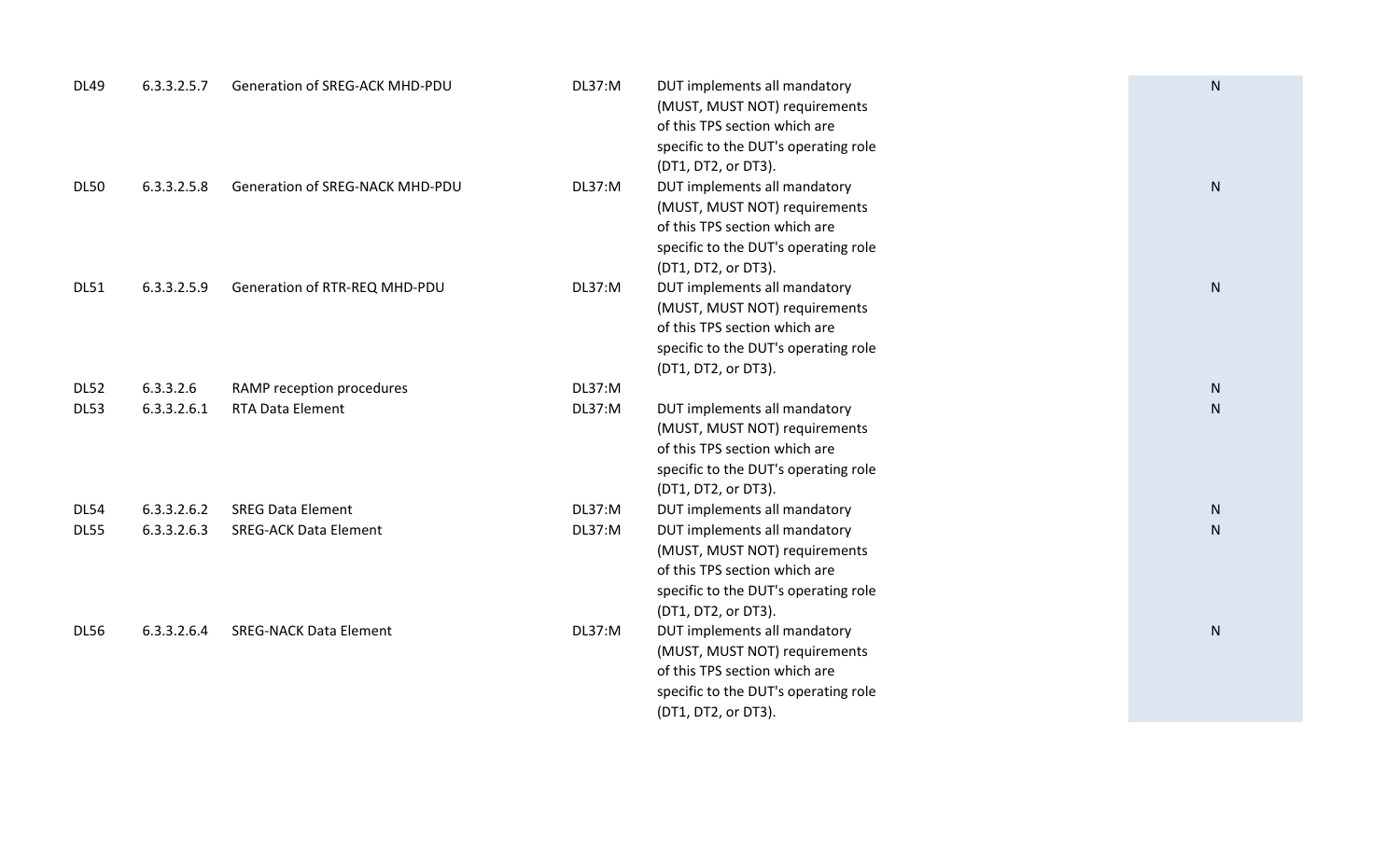| <b>DL57</b> | 6.3.3.2.6.5 | RTA-REQ Data Element                 | DL37:M        | DUT implements all mandatory<br>(MUST, MUST NOT) requirements<br>of this TPS section which are<br>specific to the DUT's operating role                        | N            |
|-------------|-------------|--------------------------------------|---------------|---------------------------------------------------------------------------------------------------------------------------------------------------------------|--------------|
| <b>DL58</b> | 6.3.3.2.6.6 | <b>RTR Data Element</b>              | DL37:M        | (DT1, DT2, or DT3).<br>DUT implements all mandatory<br>(MUST, MUST NOT) requirements<br>of this TPS section which are<br>specific to the DUT's operating role | $\mathsf{N}$ |
|             |             |                                      |               | (DT1, DT2, or DT3).                                                                                                                                           |              |
| <b>DL59</b> | 6.3.3.2.7   | <b>RAMP Transmission Procedures</b>  | <b>DL37:M</b> |                                                                                                                                                               | $\mathsf{N}$ |
| <b>DL60</b> | 6.3.3.2.7.1 | Route Announcement                   | DL37:M        | DUT implements all mandatory<br>(MUST, MUST NOT) requirements<br>of this TPS section which are<br>specific to the DUT's operating role<br>(DT1, DT2, or DT3). | $\mathsf{N}$ |
| <b>DL61</b> | 6.3.3.2.7.2 | Route Removal                        | DL37:M        | DUT implements all mandatory<br>(MUST, MUST NOT) requirements<br>of this TPS section which are<br>specific to the DUT's operating role<br>(DT1, DT2, or DT3). | $\mathsf{N}$ |
| <b>DL62</b> | 6.3.3.2.7.3 | <b>Service Registration</b>          | DL37:M        | DUT implements all mandatory<br>(MUST, MUST NOT) requirements<br>of this TPS section which are<br>specific to the DUT's operating role<br>(DT1, DT2, or DT3). | $\mathsf{N}$ |
| <b>DL63</b> | 6.3.3.2.7.4 | <b>Service Registration Response</b> | DL37:M        | DUT implements all mandatory<br>(MUST, MUST NOT) requirements<br>of this TPS section which are<br>specific to the DUT's operating role<br>(DT1, DT2, or DT3). | ${\sf N}$    |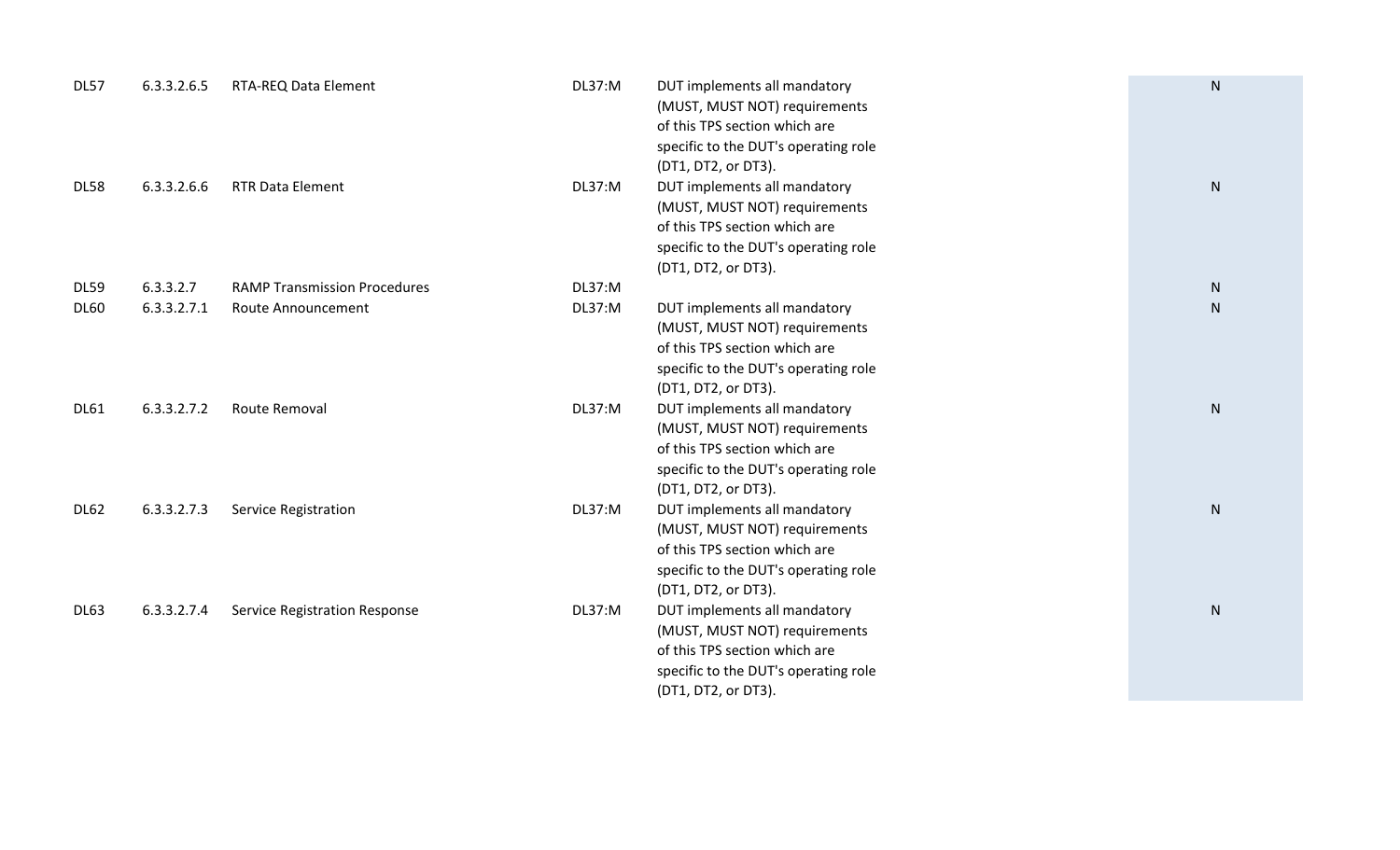| <b>DL64</b>      | 6.3.3.2.7.5 | Service Registration Negative Response | DL37:M       | DUT implements all mandatory<br>(MUST, MUST NOT) requirements<br>of this TPS section which are<br>specific to the DUT's operating role<br>(DT1, DT2, or DT3).                                                                                                 | ${\sf N}$    |
|------------------|-------------|----------------------------------------|--------------|---------------------------------------------------------------------------------------------------------------------------------------------------------------------------------------------------------------------------------------------------------------|--------------|
| <b>DL65</b>      | 6.3.3.2.7.6 | Route Announcement Request             | DL37:M       | DUT implements all mandatory<br>(MUST, MUST NOT) requirements<br>of this TPS section which are<br>specific to the DUT's operating role<br>(DT1, DT2, or DT3).                                                                                                 | ${\sf N}$    |
| MAC1             | 6.3.4       | <b>MAC Operation</b>                   |              |                                                                                                                                                                                                                                                               |              |
| MAC <sub>2</sub> | 6.3.4.1     | <b>Channel Access</b>                  | M            | DUT implements all mandatory<br>(MUST, MUST NOT) requirements<br>of this TPS section which are<br>specific to the DUT's operating role<br>(DT1, DT2, or DT3).                                                                                                 | $\mathsf{Y}$ |
| MAC3             | 6.3.4.1     | <b>Channel Access</b>                  | O            | CCA Mode 1 MAY be used before<br>asynchronous frame transmissions.<br>If CCA indicates a channel is busy<br>then the channel MUST be skipped<br>and the next channel in the frame<br>transmission sequence attempted.                                         | ${\sf N}$    |
| MAC4             | 6.3.4.2     | Frame Exchange Patterns                |              |                                                                                                                                                                                                                                                               |              |
| MAC4-1           | 6.3.4.2     |                                        | $\mathsf{O}$ | If the node had transmitted an<br>EDFE frame containing an FC-IE, or<br>had transmitted a DFE frame<br>requesting an ACK, the node<br>SHOULD continue to listen for the<br>continuation of the EDFE or DFE<br>ACK on the same channel as the<br>transmission. | ${\sf N}$    |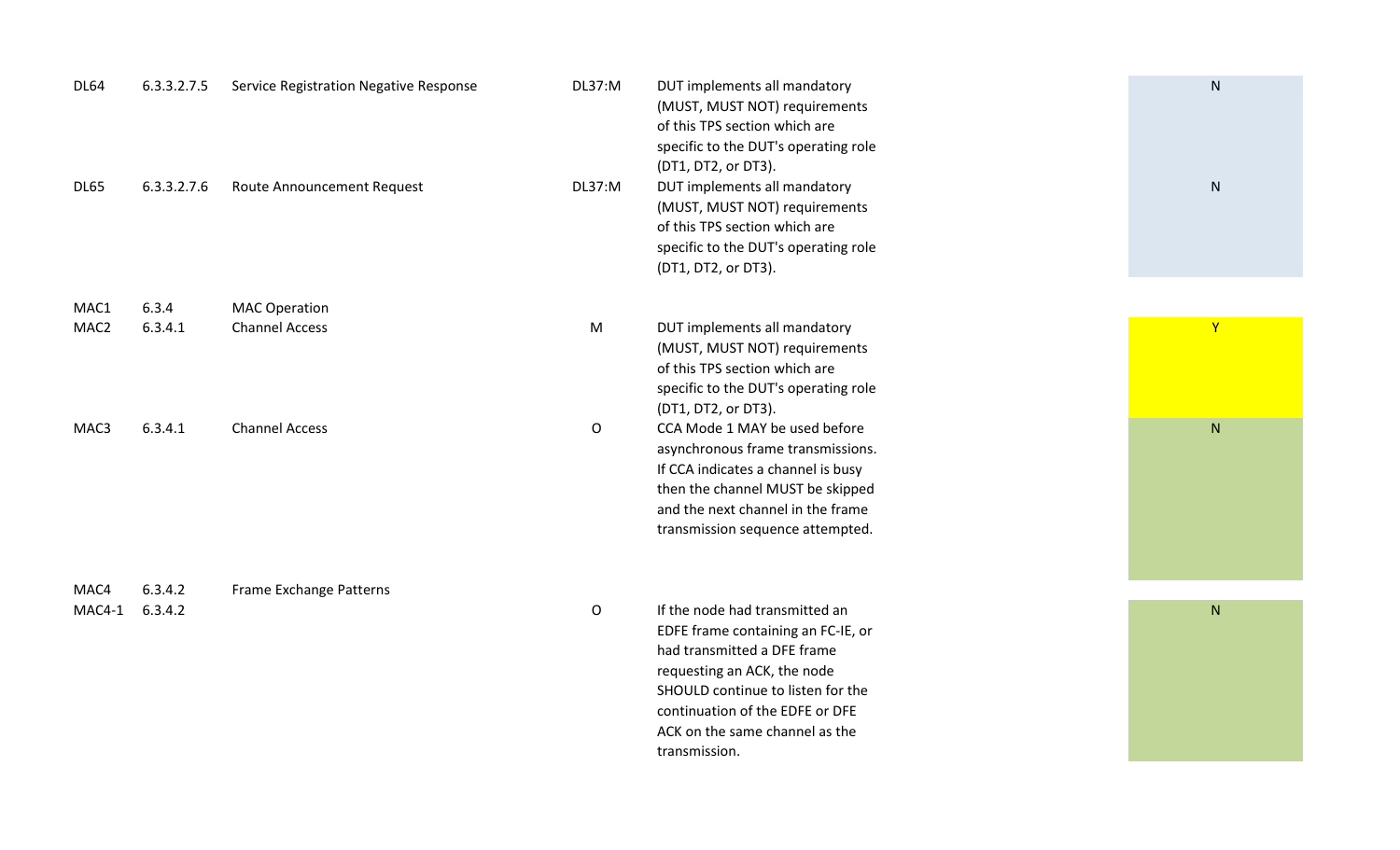| MAC4-2 | 6.3.4.2     |                                  | $\mathsf O$ | The node SHOULD next determine<br>if it is within the dwell interval of<br>its Broadcast Channel Hopping<br>schedule and, if so, tune to the<br>indicated broadcast channel. | $\mathsf{N}$ |
|--------|-------------|----------------------------------|-------------|------------------------------------------------------------------------------------------------------------------------------------------------------------------------------|--------------|
| MAC4-3 | 6.3.4.2     |                                  | $\mathsf O$ | the node SHOULD tune to the<br>channel indicated by its unicast<br>listening schedule                                                                                        | ${\sf N}$    |
| MAC9   | 6.3.4.3.1   | Unicast Frame Exchange           | M           | DUT implements all mandatory<br>(MUST, MUST NOT) requirements<br>of this TPS section which are<br>specific to the DUT's operating role<br>(DT1, DT2, or DT3).                | Y            |
| MAC10  | 6.3.4.3.1   |                                  | O           | FAN nodes MAY support initiation<br>of EDFE                                                                                                                                  | ${\sf N}$    |
| MAC11  | 6.3.4.3.1   |                                  | O           | Nodes MAY initiate ULAD frame<br>exchange using DFE.                                                                                                                         | N            |
| MAC12  | 6.3.4.3.1   |                                  | $\mathsf O$ | Nodes MAY initiate ULAD frame<br>exchange using EDFE.                                                                                                                        | $\mathsf{N}$ |
| MAC13  | 6.3.4.3.1   |                                  | O           | The Sequence Number SHOULD be<br>initialized to a random value.                                                                                                              | ${\sf N}$    |
| MAC15  | 6.3.4.3.1.1 | Directed Frame Exchange          | M           | DUT implements all mandatory<br>(MUST, MUST NOT) requirements<br>of this TPS section which are<br>specific to the DUT's operating role<br>(DT1, DT2, or DT3).                | Y            |
| MAC17  |             | 6.3.4.3.1.1.1 DFE Retransmission | M           | DUT implements all mandatory<br>(MUST, MUST NOT) requirements<br>of this TPS section which are<br>specific to the DUT's operating role<br>(DT1, DT2, or DT3).                | $\mathsf{Y}$ |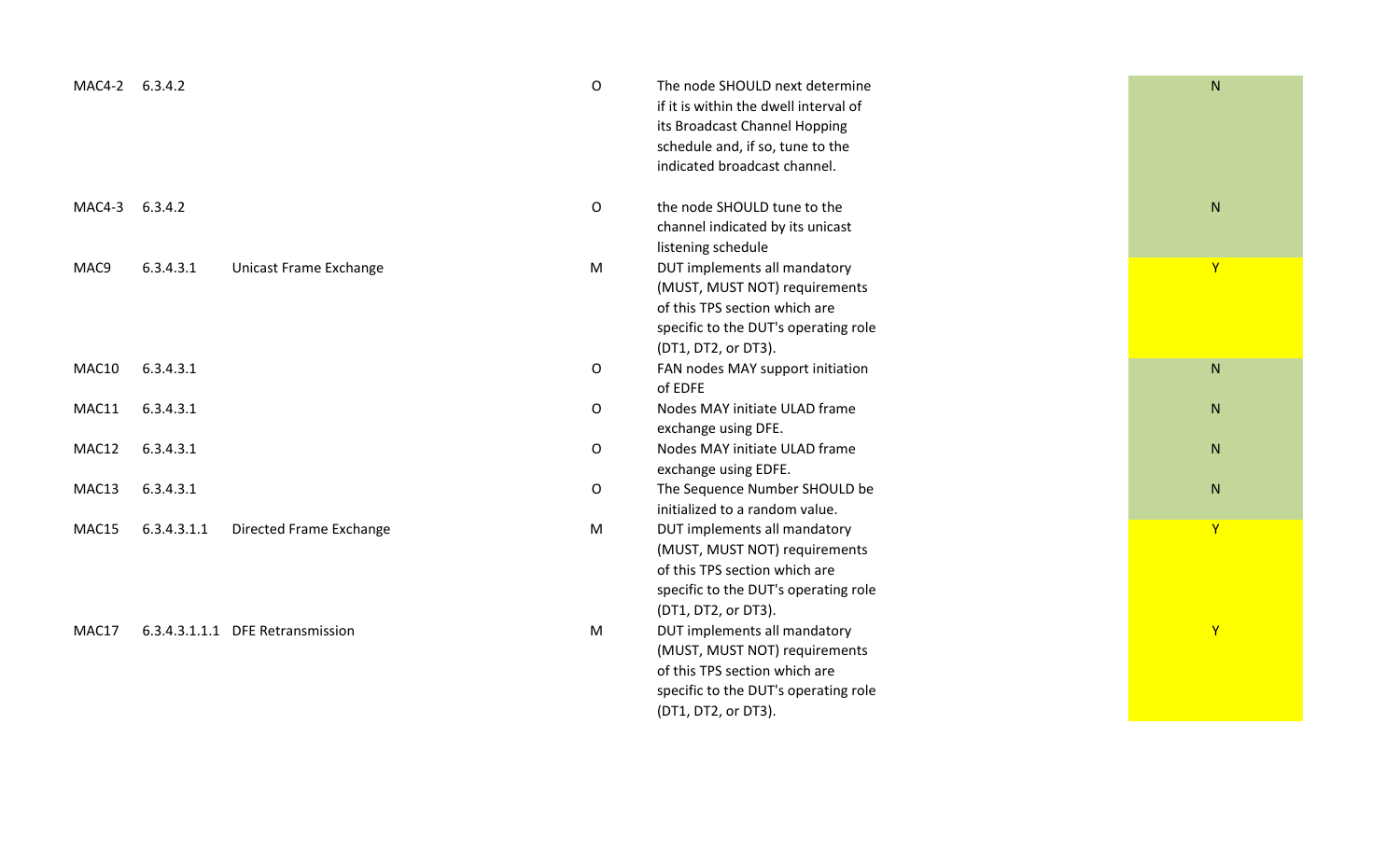| MAC19<br>6.3.4.3.1.2 | <b>Extended Directed Frame Exchange</b>       | M | DUT implements all mandatory<br>(MUST, MUST NOT) requirements<br>of this TPS section which are<br>specific to the DUT's operating role                             | Y |  |
|----------------------|-----------------------------------------------|---|--------------------------------------------------------------------------------------------------------------------------------------------------------------------|---|--|
| MAC19-1 6.3.4.3.1.2  |                                               | O | (DT1, DT2, or DT3).<br>The Initial ULAD frame MAY include<br>a MPX-IE and, if included, the<br>Receive Flow Control field of the FC<br>IE MUST NOT be set to zero. | N |  |
| MAC19-2 6.3.4.3.1.2  |                                               | O | The Response ULAD frame MAY<br>include a MPX-IE and, if included,<br>the Receive Flow Control field of<br>the FC-IE MUST NOT be set to zero.                       | N |  |
| MAC20                | 6.3.4.3.1.2.1 EDFE - Retransmission           | M | DUT implements all mandatory<br>(MUST, MUST NOT) requirements<br>of this TPS section which are<br>specific to the DUT's operating role<br>(DT1, DT2, or DT3).      | Y |  |
| MAC21<br>6.3.4.4.1   | <b>BFE - Broadcast Schedule Advertisement</b> | M | DUT implements all mandatory<br>(MUST, MUST NOT) requirements<br>of this TPS section which are<br>specific to the DUT's operating role<br>(DT1, DT2, or DT3).      | Y |  |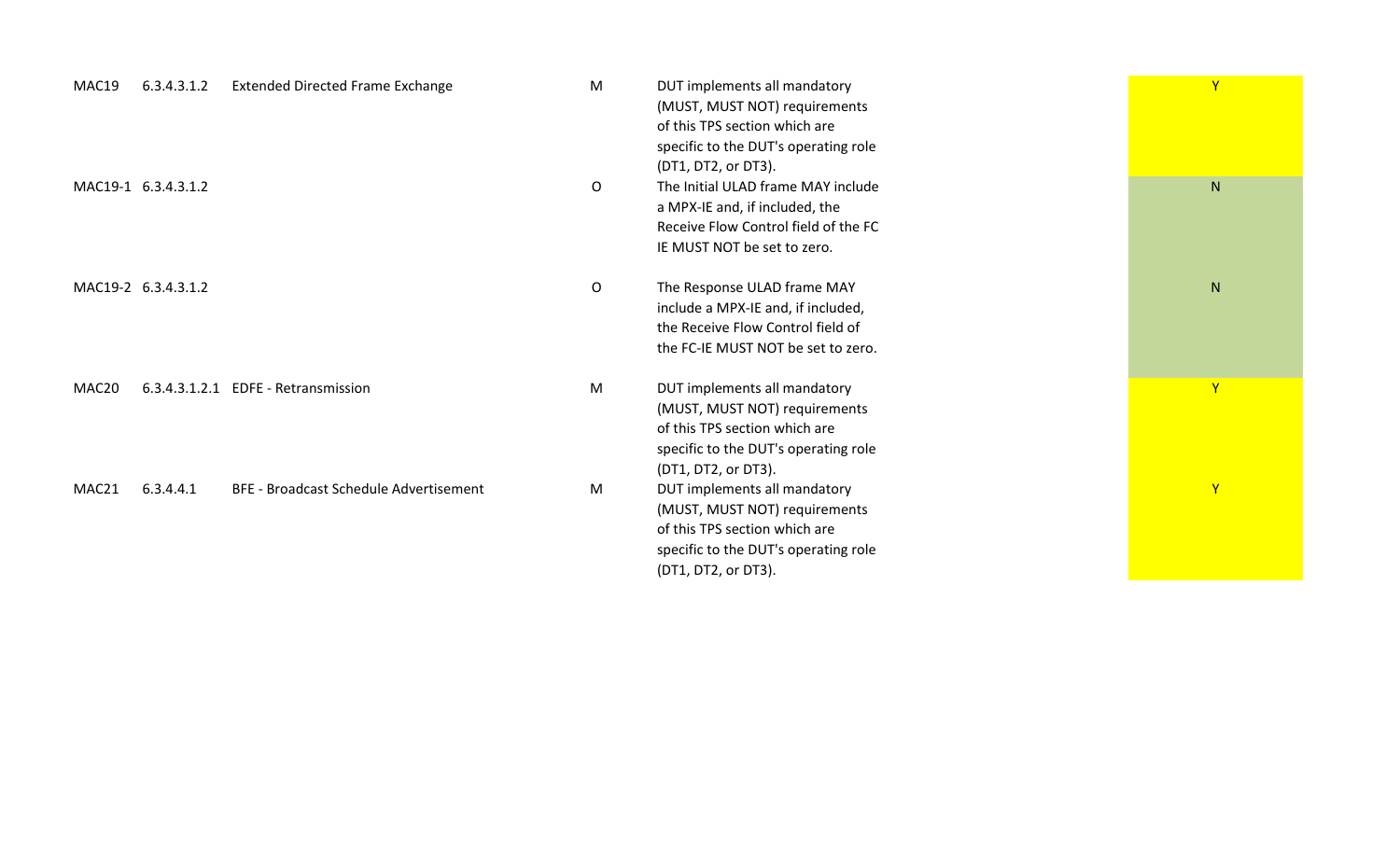| MAC21-1 6.3.4.4.1 |                                           | $\mathsf{O}$ | The BS-IE contents MAY be the<br>same as the BS-IE (and the node's<br>local BT IE identifying the same<br>active BDI) received from the<br>neighbor selected as preferred RPL<br>parent. Alternately, the node may<br>advertise a BS-IE and BT-IE with<br>field values such that the declared<br>BDI does not overlap that of its<br>preferred RPL parent. | ${\sf N}$    |
|-------------------|-------------------------------------------|--------------|------------------------------------------------------------------------------------------------------------------------------------------------------------------------------------------------------------------------------------------------------------------------------------------------------------------------------------------------------------|--------------|
| MAC21-2 6.3.4.4.2 | <b>BFE - Broadcast Frame Reception</b>    | M            | DUT implements all mandatory<br>(MUST, MUST NOT) requirements<br>of this TPS section which are<br>specific to the DUT's operating role                                                                                                                                                                                                                     | Y            |
| MAC21-3 6.3.4.4.3 | <b>BFE - Broadcast Frame Transmission</b> | M            | (DT1, DT2, or DT3).<br>DUT implements all mandatory<br>(MUST, MUST NOT) requirements<br>of this TPS section which are<br>specific to the DUT's operating role<br>(DT1, DT2, or DT3).                                                                                                                                                                       | Y            |
| MAC22<br>6.3.4.5  | <b>Frequency Hopping</b>                  | M            | DUT implements all mandatory<br>(MUST, MUST NOT) requirements<br>of this TPS section which are<br>specific to the DUT's operating role<br>(DT1, DT2, or DT3).                                                                                                                                                                                              | $\mathsf{Y}$ |
| MAC22-1 6.3.4.5   |                                           | O            | Frequency hopping MAY be<br>implemented to meet other<br>regulatory domain requirements<br>specified in [PHYSPEC].                                                                                                                                                                                                                                         | ${\sf N}$    |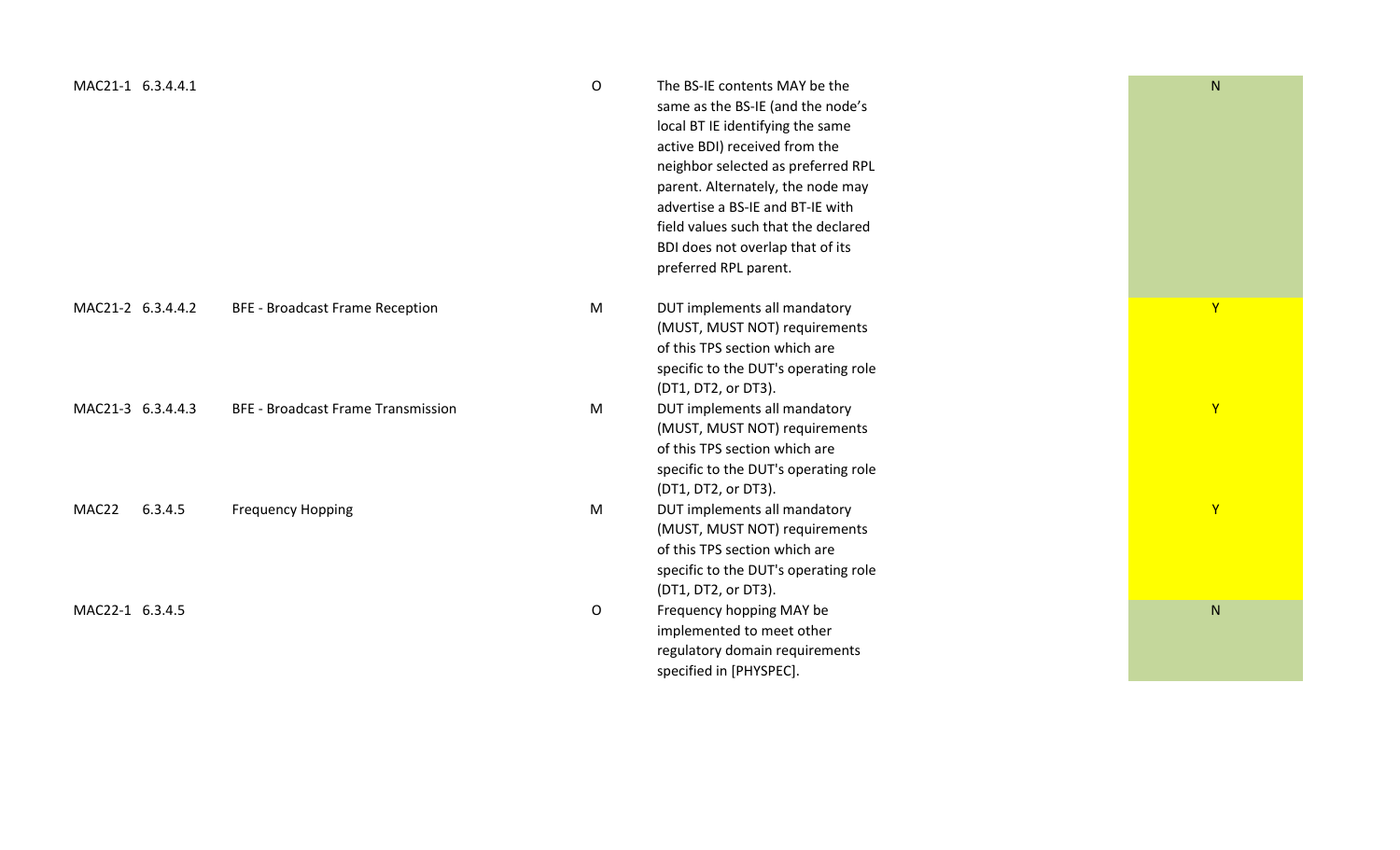| MAC22-2 6.3.4.5.1.1          | Handling channel Exclusions            | ${\sf M}$    | DUT implements all mandatory<br>(MUST, MUST NOT) requirements<br>of this TPS section which are<br>specific to the DUT's operating role<br>(DT1, DT2, or DT3). | $\mathbf{Y}$ |
|------------------------------|----------------------------------------|--------------|---------------------------------------------------------------------------------------------------------------------------------------------------------------|--------------|
| MAC22-3 6.3.4.5.1.1          |                                        | O            | A FAN node MAY advertise an<br>excluded channel list for its<br>listening schedule.                                                                           | N            |
| MAC22-4 6.3.4.5.1.2          | <b>TR51CF</b>                          | $\mathsf{O}$ | This channel function, described in<br>section 7.1 of [ANSITIA-4957.200],<br>MAY be supported by FAN nodes.                                                   | ${\sf N}$    |
| MAC22-<br>6.3.4.5.1.2<br>4.1 |                                        | MAC22-4:M    | TR51CF MUST be implemented per<br>the additional details provided in<br>Appendix A.                                                                           | ${\sf N}$    |
| MAC22-<br>6.3.4.5.1.2<br>4.2 |                                        | MAC22-4:M    | Random number generation as<br>described in Appendix A MUST be<br>used.                                                                                       | $\mathsf{N}$ |
| MAC22-5 6.3.4.5.1.3          | DH1CF                                  | M            | DUT implements all mandatory<br>(MUST, MUST NOT) requirements<br>of this TPS section which are<br>specific to the DUT's operating role<br>(DT1, DT2, or DT3). | $\mathbf{Y}$ |
| MAC22-6 6.3.4.5.1.4          | <b>Fixed Channel</b>                   | M            | DUT implements all mandatory<br>(MUST, MUST NOT) requirements<br>of this TPS section which are<br>specific to the DUT's operating role<br>(DT1, DT2, or DT3). | $\mathbf{Y}$ |
| MAC22-7 6.3.4.5.1.5          | <b>Vendor Defined Channel Function</b> | O            |                                                                                                                                                               | N            |
|                              |                                        |              |                                                                                                                                                               |              |

MAC23 6.3.4.6 FAN Discovery and Join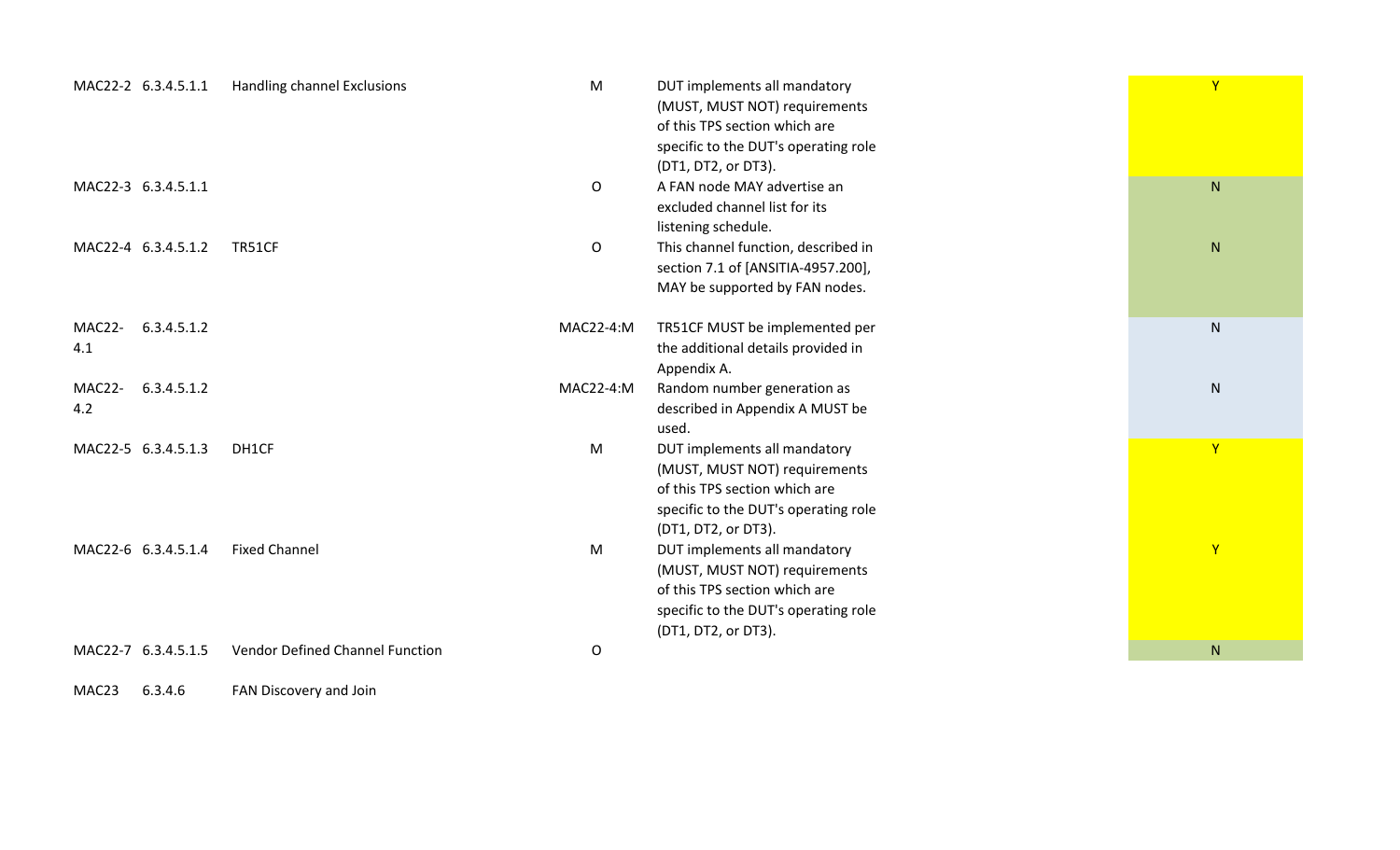| MAC23-1 6.3.4.6.1    | Usage of MLME-WS-ASYNC-FRAME | M              | DUT implements all mandatory<br>(MUST, MUST NOT) requirements<br>of this TPS section which are<br>specific to the DUT's operating role<br>(DT1, DT2, or DT3).                                       | Y  |
|----------------------|------------------------------|----------------|-----------------------------------------------------------------------------------------------------------------------------------------------------------------------------------------------------|----|
| MAC23-2 6.3.4.6.2    | <b>Trickle Timers</b>        | M              | DUT implements all mandatory<br>(MUST, MUST NOT) requirements<br>of this TPS section which are<br>specific to the DUT's operating role<br>(DT1, DT2, or DT3).                                       | Y  |
| 6.3.4.6.3<br>MAC24   | Discovery / Join Algorithm   | M              | DUT implements all mandatory<br>(MUST, MUST NOT) requirements<br>of this TPS section which are<br>specific to the DUT's operating role<br>(DT1, DT2, or DT3).                                       | Y  |
| 6.3.4.6.3.1<br>MAC25 | Join State 1: Select PAN     | DT2:M<br>DT3:M | DUT implements all mandatory<br>(MUST, MUST NOT) requirements<br>of this TPS section which are<br>specific to the DUT's operating role<br>(DT1, DT2, or DT3).                                       | Y  |
| MAC25-1 6.3.4.6.3.1  |                              | DT2:0<br>DT3:0 | The set of nodes from which a<br>joining node accepts a PA<br>constitutes the EAPOL candidate<br>set, which SHOULD be further<br>qualified by the RSSI level of the<br>received PAs (see Appendix K | N. |
| 6.3.4.6.3.2<br>MAC26 | Join State 2: Authenticate   | DT2:M<br>DT3:M | DUT implements all mandatory<br>(MUST, MUST NOT) requirements<br>of this TPS section which are<br>specific to the DUT's operating role<br>(DT1, DT2, or DT3).                                       | Y  |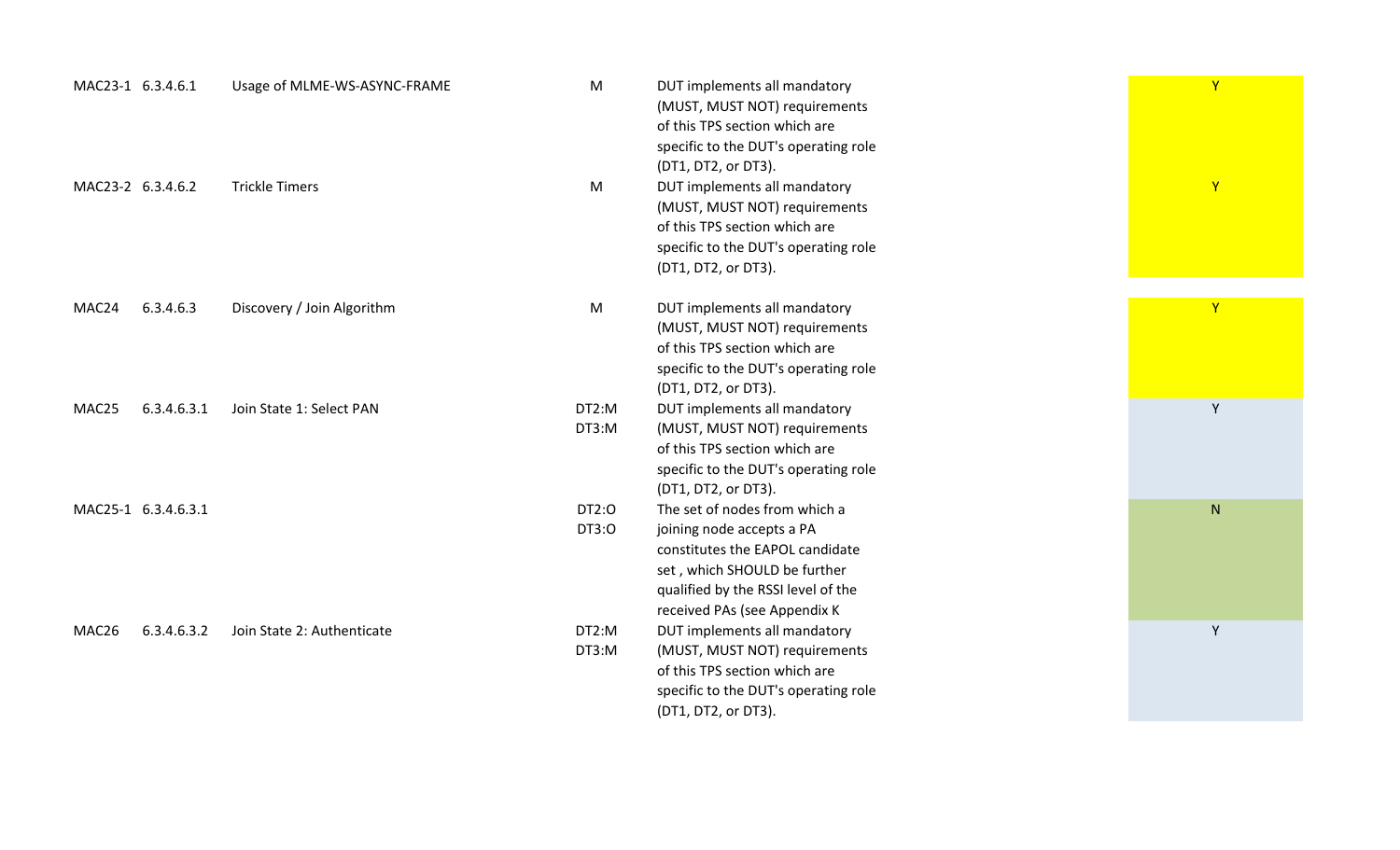|       | MAC26-1 6.3.4.6.3.2   |                                  | DT2:0<br>DT3:0 | It is RECOMMMENDED that all key<br>material acquired by the node be<br>durably stored on the node<br>(maintained across power cyclings).                                             | N            |
|-------|-----------------------|----------------------------------|----------------|--------------------------------------------------------------------------------------------------------------------------------------------------------------------------------------|--------------|
| MAC27 | 6.3.4.6.3.3           | Join State 3: Acquire PAN Config | DT2:M<br>DT3:M | DUT implements all mandatory<br>(MUST, MUST NOT) requirements<br>of this TPS section which are<br>specific to the DUT's operating role                                               | Y            |
| MAC28 | 6.3.4.6.3.4           | Join State 4: Configure Routing  | M              | (DT1, DT2, or DT3).<br>DUT implements all mandatory<br>(MUST, MUST NOT) requirements<br>of this TPS section which are<br>specific to the DUT's operating role<br>(DT1, DT2, or DT3). | $\mathbf{Y}$ |
|       | MAC28-1 6.3.4.6.3.4.1 |                                  | NL5:M          | DUT implements all mandatory<br>(MUST, MUST NOT) requirements<br>of this TPS section which are<br>specific to the DUT's operating role<br>(DT1, DT2, or DT3).                        | Y            |
|       | MAC28-2 6.3.4.6.3.4.2 |                                  | <b>NL19: M</b> | DUT implements all mandatory<br>(MUST, MUST NOT) requirements<br>of this TPS section which are<br>specific to the DUT's operating role<br>(DT1, DT2, or DT3).                        | ${\sf N}$    |
| MAC31 | 6.3.4.6.3.5           | Join State 5: Operational        | M              | DUT implements all mandatory<br>(MUST, MUST NOT) requirements<br>of this TPS section which are<br>specific to the DUT's operating role<br>(DT1, DT2, or DT3).                        | $\mathsf{Y}$ |
|       | 6.4                   | <b>PHY</b>                       |                |                                                                                                                                                                                      |              |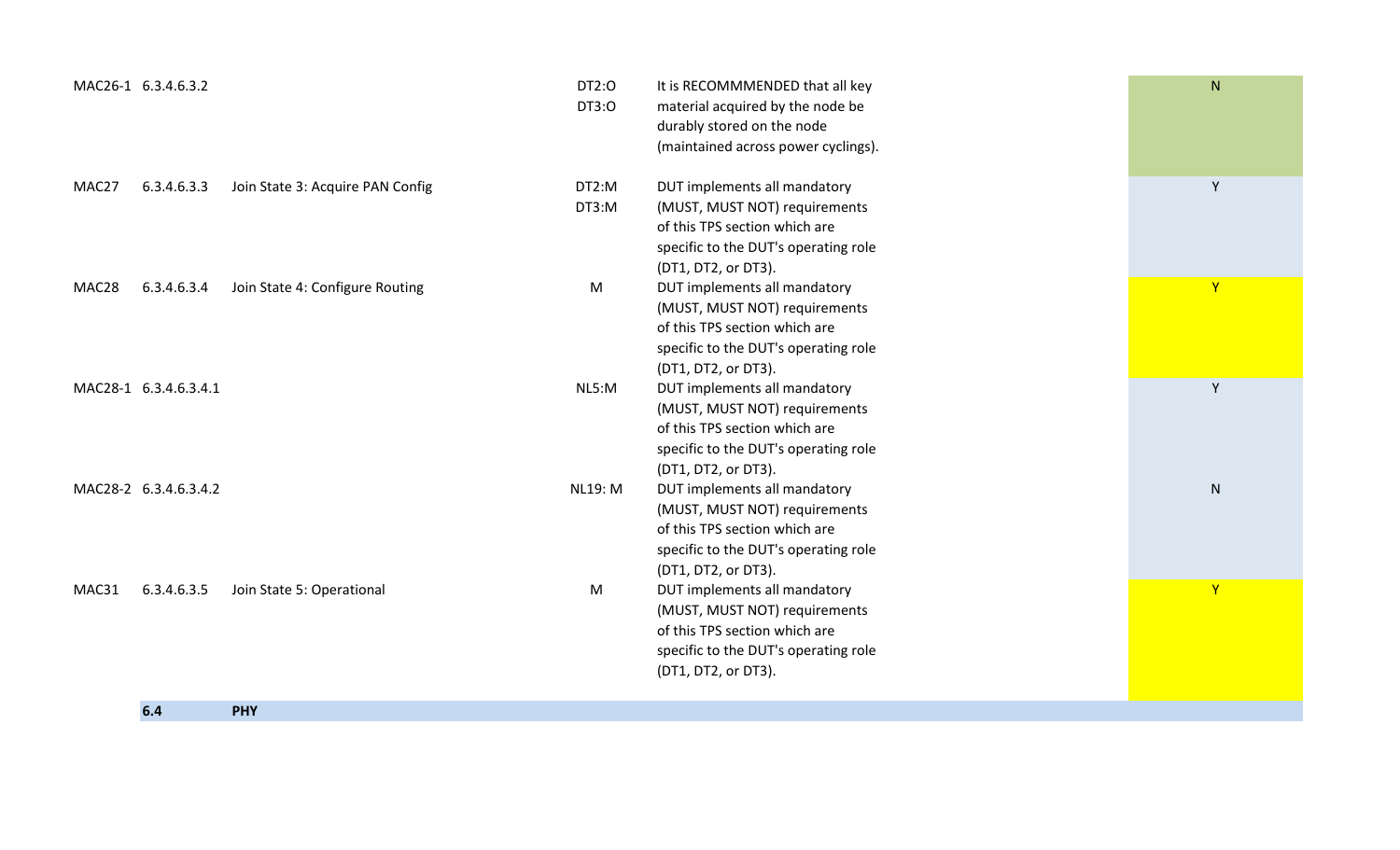| PHY           | 6.4   | PHY             | M            | DUT implements all mandatory<br>(MUST, MUST NOT) requirements<br>of this TPS section which are<br>specific to the DUT's operating role<br>(DT1, DT2, or DT3).                                                                                                                                                                                            | $\mathbf{Y}$ |
|---------------|-------|-----------------|--------------|----------------------------------------------------------------------------------------------------------------------------------------------------------------------------------------------------------------------------------------------------------------------------------------------------------------------------------------------------------|--------------|
|               | 6.5   | <b>Security</b> |              |                                                                                                                                                                                                                                                                                                                                                          |              |
| SEC1          | 6.5.1 | Wi-SUN PKI      | M            | DUT implements all mandatory<br>(MUST, MUST NOT) requirements<br>of this TPS section which are<br>specific to the DUT's operating role<br>(DT1, DT2, or DT3).                                                                                                                                                                                            | $\mathbf{Y}$ |
| SEC1-1        | 6.5.1 |                 | $\mathsf O$  | A FAN manufacturer certificate<br>chain MAY include one or more<br>intermediate certificates.                                                                                                                                                                                                                                                            | Y            |
| <b>SEC1-2</b> | 6.5.1 |                 | $\circ$      | A deployment security profile in<br>which multiple PKI are<br>accommodated, where a FAN node<br>MAY either contain a Wi-SUN<br>issued IDevID or a device certificate<br>issued from a manufacturer's CA.                                                                                                                                                 | $\mathsf Y$  |
| <b>SEC1-3</b> | 6.5.1 |                 | $\mathsf{O}$ | A deployment security profile in<br>which a single PKI is used, where a<br>FAN node MAY either contain a Wi-<br>SUN issued IDevID or a device<br>certificate issued from the<br>manufacturer CA where all<br>manufacturer CA roots MUST chain<br>to the common Wi-SUN root of<br>trust through cross-signing of the<br>manufacturer CA root certificate. | ${\sf N}$    |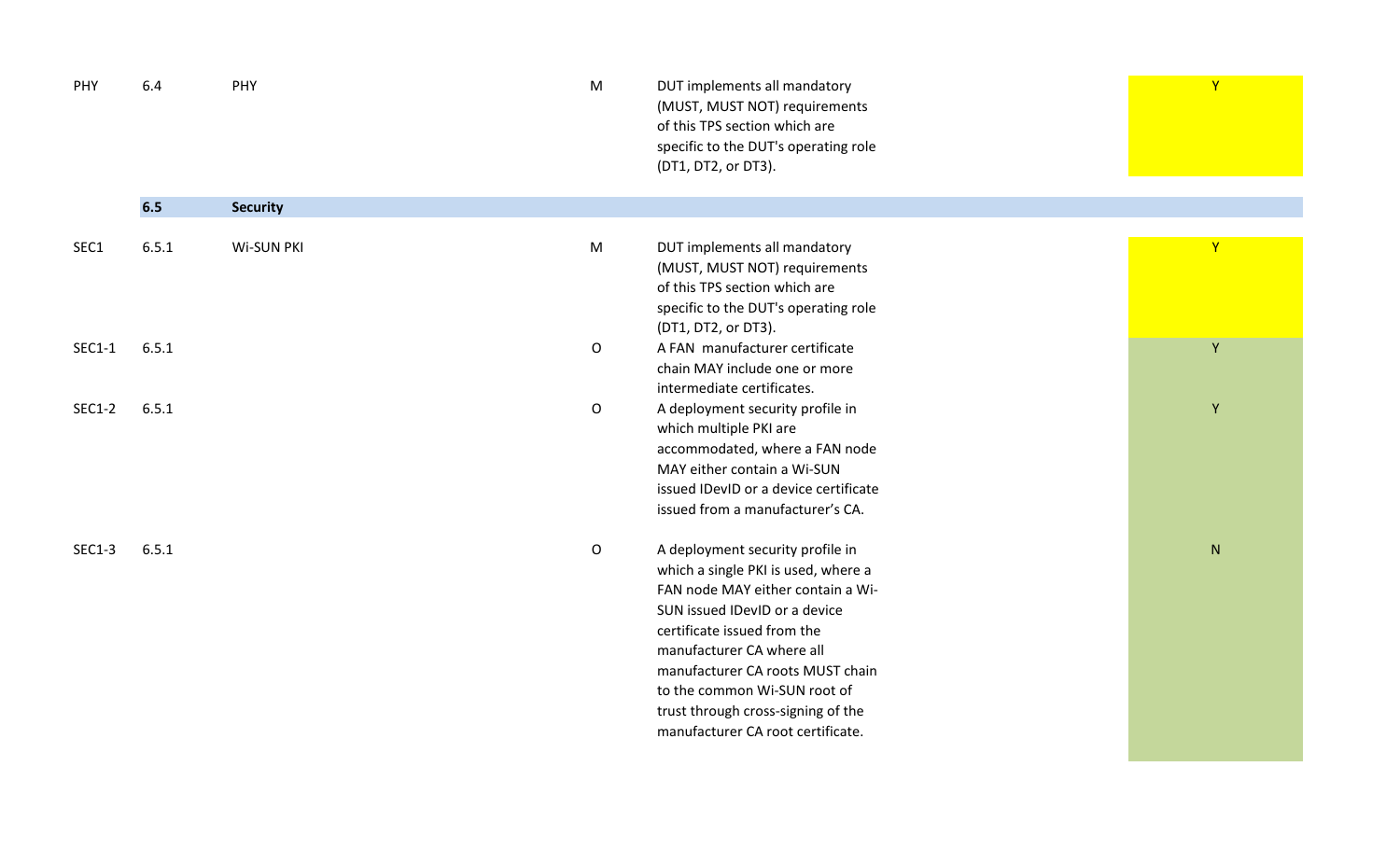| <b>SEC1-4</b>    | 6.5.1   |                                          | $\mathsf O$  | A FAN node MAY be issued or          |
|------------------|---------|------------------------------------------|--------------|--------------------------------------|
|                  |         |                                          |              | contain one or more LDevIDs          |
| SEC <sub>2</sub> | 6.5.1.1 | Wi-SUN IDevId Construction               | M            | DUT implements all mandatory         |
|                  |         |                                          |              | (MUST, MUST NOT) requirements        |
|                  |         |                                          |              | of this TPS section which are        |
|                  |         |                                          |              | specific to the DUT's operating role |
|                  |         |                                          |              | (DT1, DT2, or DT3).                  |
| <b>SEC2-1</b>    | 6.5.1.1 |                                          | $\mathsf O$  | The SubjectName field SHOULD be      |
|                  |         |                                          |              | empty (it is ignored for the         |
|                  |         |                                          |              | purposes of Wi-SUN path              |
|                  |         |                                          |              | validation).                         |
| <b>SEC2-2</b>    | 6.5.1.1 |                                          | $\mathsf{O}$ | The SANE MAY contain other           |
|                  |         |                                          |              | names but these other names are      |
|                  |         |                                          |              | ignored for the purposes of Wi-      |
|                  |         |                                          |              | SUN path validation.                 |
| <b>SEC2-3</b>    | 6.5.1.1 |                                          | O            | KeyUsage MAY have keyAgreement       |
| <b>SEC2-4</b>    | 6.5.1.1 |                                          | $\mathsf{O}$ | ExtendedKeyUsage MAY contain         |
| <b>SEC2-5</b>    | 6.5.1.1 |                                          | O            | A CertificatePolicies extension MAY  |
| SEC <sub>3</sub> | 6.5.2   | FAN Access Control / Group Key placement | M            | DUT implements all mandatory         |
|                  |         |                                          |              | (MUST, MUST NOT) requirements        |
|                  |         |                                          |              | of this TPS section which are        |
|                  |         |                                          |              | specific to the DUT's operating role |
|                  |         |                                          |              | (DT1, DT2, or DT3).                  |
| SEC4             | 6.5.2.1 | EAPOL Over 802.15.4                      | M            | DUT implements all mandatory         |
|                  |         |                                          |              | (MUST, MUST NOT) requirements        |
|                  |         |                                          |              | of this TPS section which are        |
|                  |         |                                          |              | specific to the DUT's operating role |
|                  |         |                                          |              | (DT1, DT2, or DT3).                  |
| <b>SEC4-1</b>    | 6.5.2.1 |                                          | DT1:0        | The Authentication Server MAY be     |
|                  |         |                                          |              | hosted on the Border Router          |
| <b>SEC4-2</b>    | 6.5.2.1 |                                          | DT1:0        | The Authentication Server MAY        |
|                  |         |                                          |              | accessed by the Border over a        |
|                  |         |                                          |              | WAN connection.                      |

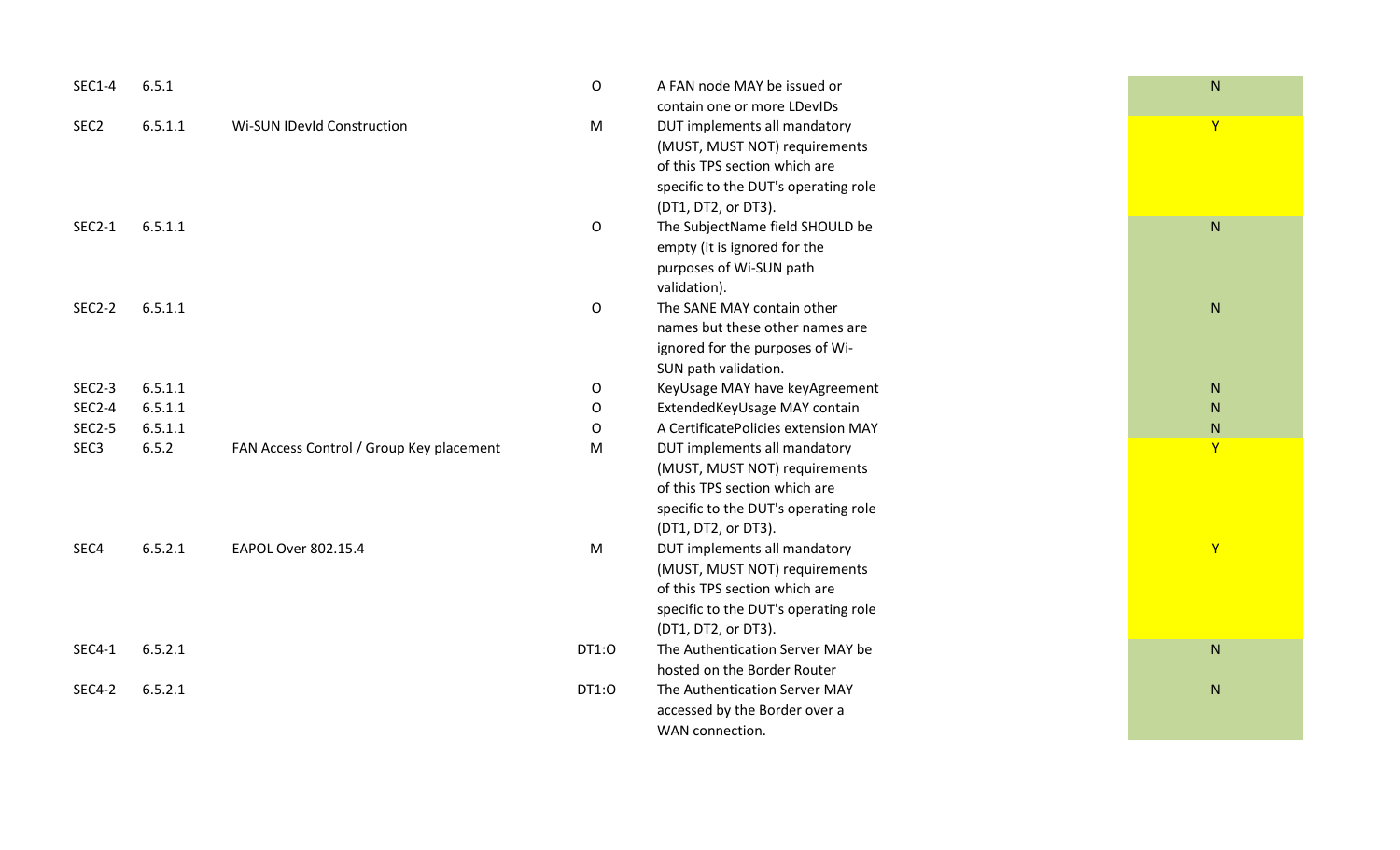| SEC <sub>5</sub> | 6.5.2.1.1 | <b>SUP Operation</b>                       | ${\sf M}$      | DUT implements all mandatory<br>(MUST, MUST NOT) requirements<br>of this TPS section which are<br>specific to the DUT's operating role<br>(DT1, DT2, or DT3).                                                          | Y  |
|------------------|-----------|--------------------------------------------|----------------|------------------------------------------------------------------------------------------------------------------------------------------------------------------------------------------------------------------------|----|
| SEC <sub>6</sub> | 6.5.2.1.2 | Limits on Non Authenticated Node Messaging | M              | DUT implements all mandatory<br>(MUST, MUST NOT) requirements<br>of this TPS section which are<br>specific to the DUT's operating role<br>(DT1, DT2, or DT3).                                                          | Y  |
| <b>SEC5-1</b>    | 6.5.2.1.2 |                                            | DT1:M<br>DT2:M | An EAPOL target node SHOULD<br>enforce rate limits upon EAPOL,<br>PAS, and PA frames, incoming from<br>non-authenticated nodes, to within<br>reasonable bounds of the specified<br>transmission rates of these frames. | Y  |
| SEC7             | 6.5.2.1.3 | <b>EAPOL Relay Agent Operation</b>         | M              | DUT implements all mandatory<br>(MUST, MUST NOT) requirements<br>of this TPS section which are<br>specific to the DUT's operating role<br>(DT1, DT2, or DT3).                                                          | Y. |
| <b>SEC7-1</b>    | 6.2.2.1   | <b>EAPOL Relay Datagram</b>                | M              | DUT implements all mandatory<br>(MUST, MUST NOT) requirements<br>of this TPS section which are<br>specific to the DUT's operating role<br>(DT1, DT2, or DT3).                                                          | Y  |
| SEC8             | 6.5.2.1.4 | Border Router / Authenticator Operation    | M              | DUT implements all mandatory<br>(MUST, MUST NOT) requirements<br>of this TPS section which are<br>specific to the DUT's operating role<br>(DT1, DT2, or DT3).                                                          | Y  |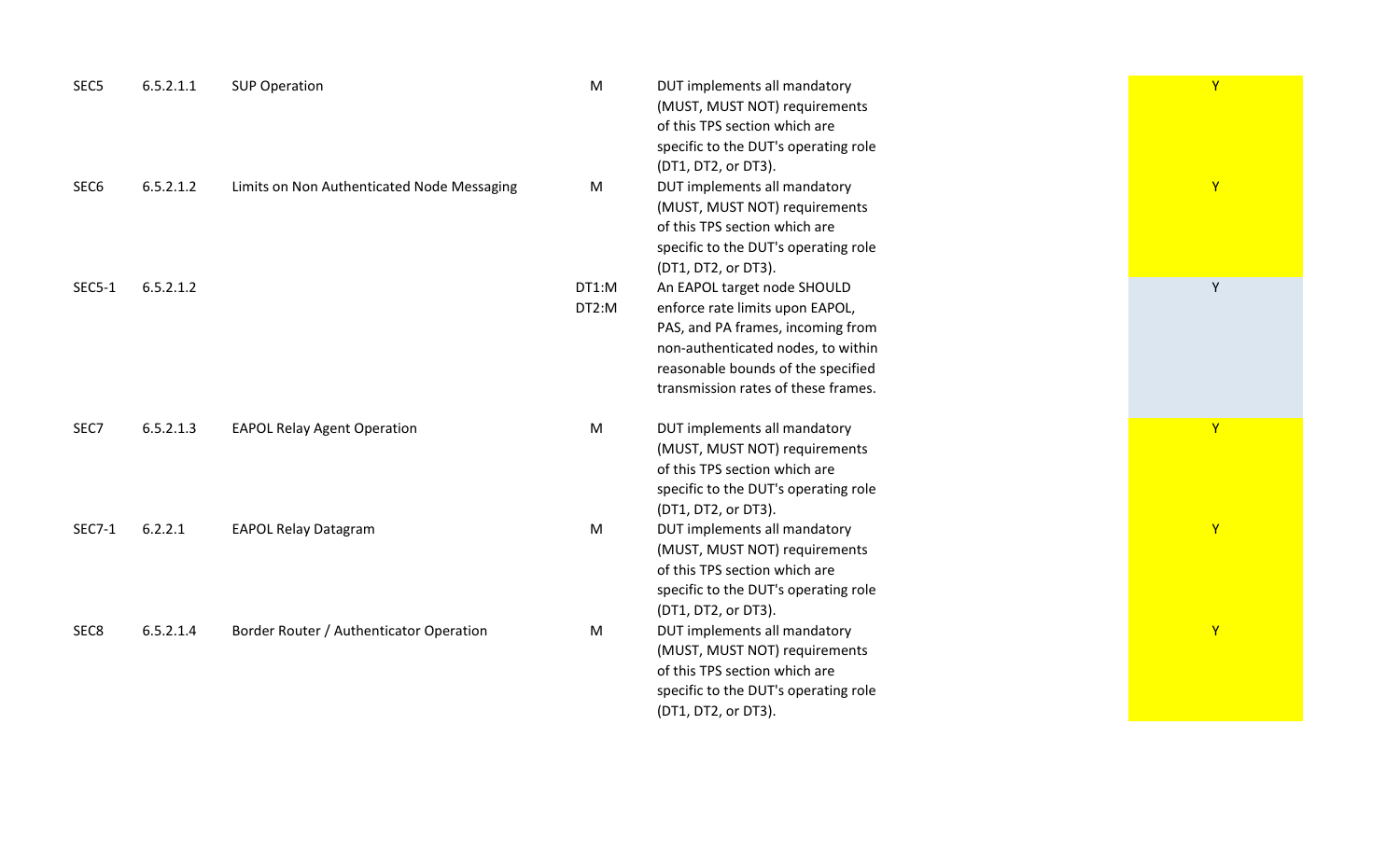| SEC9         | 6.5.2.2 | Authentication and PMK Installation Flow | M           | DUT implements all mandatory         | $\overline{Y}$ |
|--------------|---------|------------------------------------------|-------------|--------------------------------------|----------------|
|              |         |                                          |             | (MUST, MUST NOT) requirements        |                |
|              |         |                                          |             | of this TPS section which are        |                |
|              |         |                                          |             | specific to the DUT's operating role |                |
|              |         |                                          |             | (DT1, DT2, or DT3).                  |                |
| <b>SEC10</b> | 6.5.2.3 | PTK and GTK Installation Flow            | M           | DUT implements all mandatory         | $\mathbf{Y}$   |
|              |         |                                          |             | (MUST, MUST NOT) requirements        |                |
|              |         |                                          |             | of this TPS section which are        |                |
|              |         |                                          |             | specific to the DUT's operating role |                |
|              |         |                                          |             | (DT1, DT2, or DT3).                  |                |
| SEC11        | 6.5.2.4 | Group Key Update Flow                    | M           | DUT implements all mandatory         | $\mathbf{Y}$   |
|              |         |                                          |             | (MUST, MUST NOT) requirements        |                |
|              |         |                                          |             | of this TPS section which are        |                |
|              |         |                                          |             | specific to the DUT's operating role |                |
|              |         |                                          |             | (DT1, DT2, or DT3).                  |                |
| SEC12        | 6.5.2.5 | <b>Revocation of Node Access</b>         | M           | DUT implements all mandatory         | $\mathsf{Y}$   |
|              |         |                                          |             | (MUST, MUST NOT) requirements        |                |
|              |         |                                          |             | of this TPS section which are        |                |
|              |         |                                          |             | specific to the DUT's operating role |                |
|              |         |                                          |             | (DT1, DT2, or DT3).                  |                |
| SEC13        | 6.5.3   | N2N Authentication and Key Generation    | $\mathsf O$ |                                      | N              |
| SEC13-1      | 6.5.3   |                                          | SEC13:M     | DUT implements all mandatory         | $\mathsf{N}$   |
|              |         |                                          |             | (MUST, MUST NOT) requirements        |                |
|              |         |                                          |             | of this TPS section which are        |                |
|              |         |                                          |             | specific to the DUT's operating role |                |
|              |         |                                          |             | (DT1, DT2, or DT3).                  |                |
| SEC13-2      |         |                                          | SEC13:O     | Either route over using ROLL RPL or  | ${\sf N}$      |
|              |         |                                          |             | mesh under using RAMP MAY            |                |
|              |         |                                          |             | employ Pairwise Authentication       |                |
|              |         |                                          |             | and Key Generation                   |                |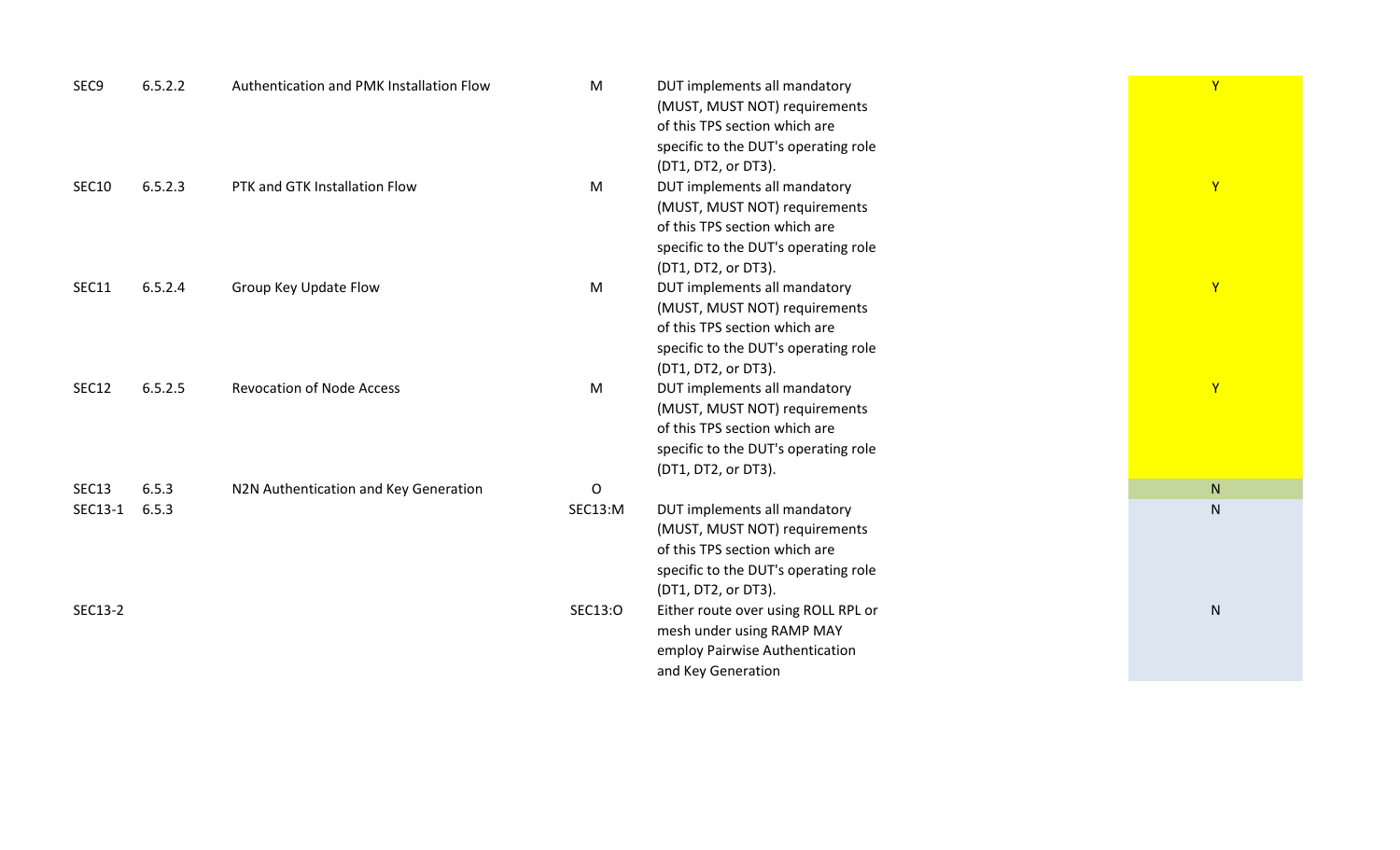| SEC13-3      |             |                           | SEC13:O | A node configured to do pairwise<br>security SHOULD attempt the<br>certificate-based shared-secret<br>initiation first and then fall back to<br>the use of the abbreviated shared<br>secret mechanism.                                                                                                                                                                                                                                                     | ${\sf N}$ |
|--------------|-------------|---------------------------|---------|------------------------------------------------------------------------------------------------------------------------------------------------------------------------------------------------------------------------------------------------------------------------------------------------------------------------------------------------------------------------------------------------------------------------------------------------------------|-----------|
| <b>SEC14</b> | 6.5.3.2.1.1 | <b>DevID Certificates</b> | SEC13:M | DUT implements all mandatory<br>(MUST, MUST NOT) requirements<br>of this TPS section which are<br>specific to the DUT's operating role<br>(DT1, DT2, or DT3).                                                                                                                                                                                                                                                                                              | N         |
| SEC14-1      |             |                           | SEC13:O | All FAN nodes MAY receive one or<br>more locally produced DevIDs -<br>called LDevIDs. In general, the<br>content of those 2943 certificates<br>SHOULD be identical to that of the<br>node's IDevID with the exception<br>of the IssuerName field, the 2944<br>AuthorityKeyIdentifier extension<br>and the expiration times. An<br>LDevID MAY have additional<br>extensions which 2945 provide<br>context for the use of the LDevID<br>within a Wi-SUN mesh | ${\sf N}$ |
| <b>SEC15</b> | 6.5.3.2.1.2 | <b>Roots of Trust</b>     | SEC13:0 | Each enrolled FAN node SHOULD<br>contain the local trust anchor<br>information necessary to resolve<br>chains of trust for proffered<br>LDevID certificates                                                                                                                                                                                                                                                                                                | ${\sf N}$ |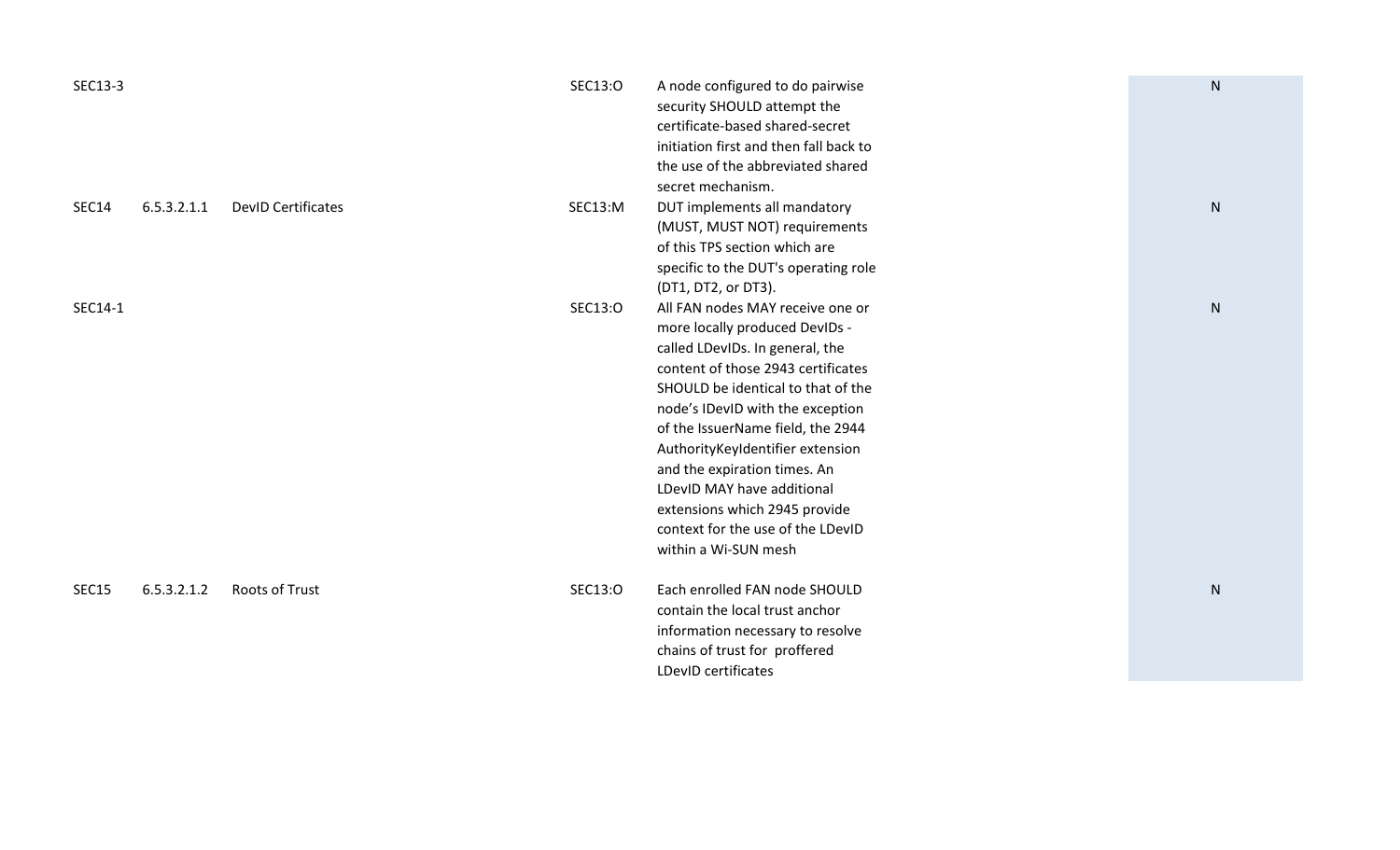| SEC16             | 6.5.3.4.2.4 | <b>Session Data</b>                                         | SEC13:M | DUT implements all mandatory<br>(MUST, MUST NOT) requirements<br>of this TPS section which are<br>specific to the DUT's operating role<br>(DT1, DT2, or DT3). | ${\sf N}$ |
|-------------------|-------------|-------------------------------------------------------------|---------|---------------------------------------------------------------------------------------------------------------------------------------------------------------|-----------|
| SEC17             | 6.5.3.4.3   | <b>Cipher Suites</b>                                        | SEC13:M | DUT implements all mandatory<br>(MUST, MUST NOT) requirements<br>of this TPS section which are<br>specific to the DUT's operating role<br>(DT1, DT2, or DT3). | ${\sf N}$ |
| SEC18             | 6.5.3.4.3.2 | Interoperability                                            | SEC13:M | DUT implements all mandatory<br>(MUST, MUST NOT) requirements<br>of this TPS section which are<br>specific to the DUT's operating role<br>(DT1, DT2, or DT3). | N         |
| <b>SEC19</b>      | 6.5.3.4.3.4 | <b>HMAC Key Size</b>                                        | SEC13:M | DUT implements all mandatory<br>(MUST, MUST NOT) requirements<br>of this TPS section which are<br>specific to the DUT's operating role<br>(DT1, DT2, or DT3). | N         |
| SEC <sub>20</sub> | 6.5.3.4.4.1 | CCM - Counter Mode with Cipher Block Chaining<br><b>MAC</b> | SEC13:M | DUT implements all mandatory<br>(MUST, MUST NOT) requirements<br>of this TPS section which are<br>specific to the DUT's operating role<br>(DT1, DT2, or DT3). | N         |
| SEC21             | 6.5.3.4.5.1 | Key Derivation Functions Using Counter Mode                 | SEC13:M | DUT implements all mandatory<br>(MUST, MUST NOT) requirements<br>of this TPS section which are<br>specific to the DUT's operating role<br>(DT1, DT2, or DT3). | ${\sf N}$ |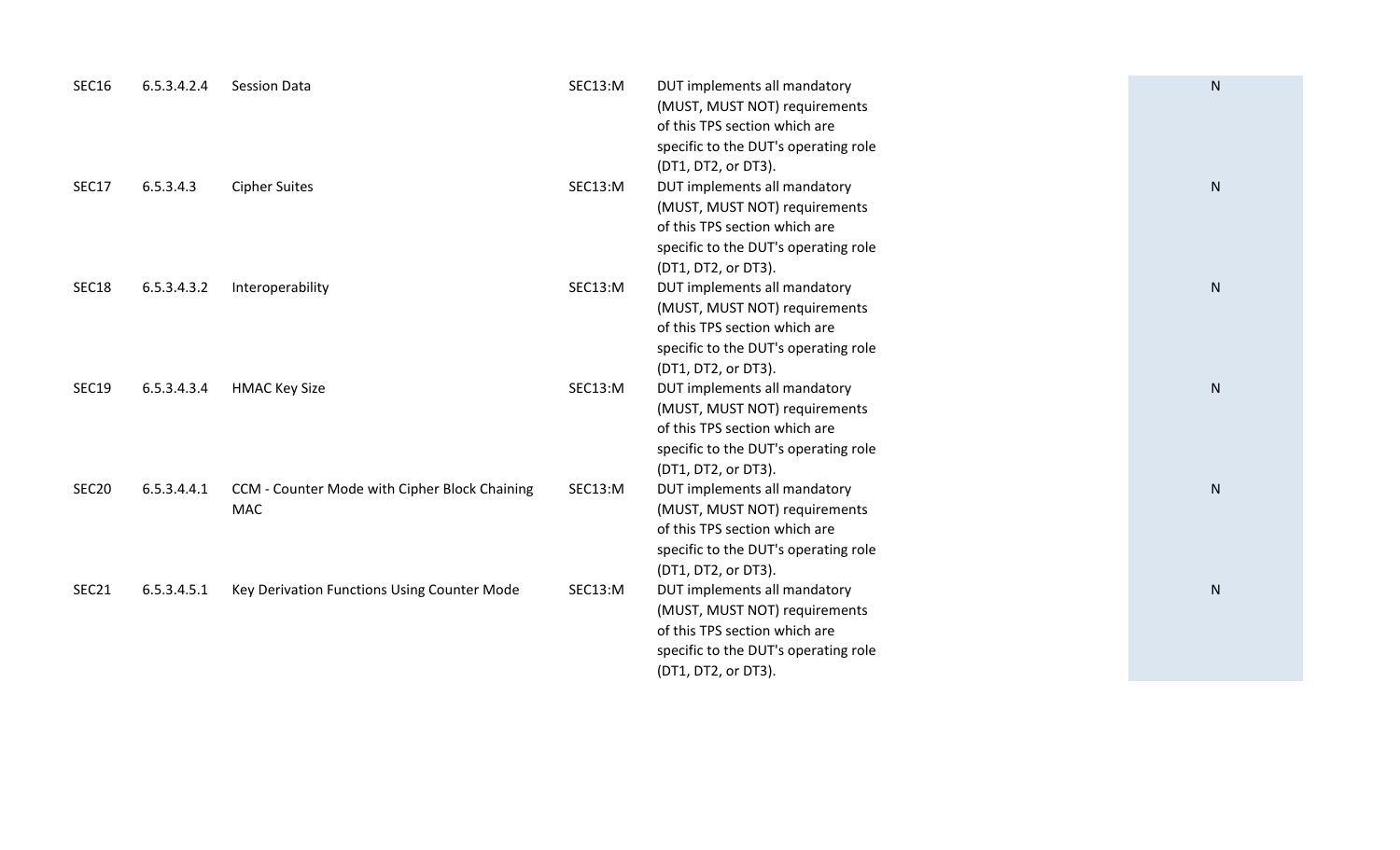| SEC22             |             | 6.5.3.4.6.1.1 NewAssociation              | SEC13:M | DUT implements all mandatory         | ${\sf N}$    |
|-------------------|-------------|-------------------------------------------|---------|--------------------------------------|--------------|
|                   |             |                                           |         | (MUST, MUST NOT) requirements        |              |
|                   |             |                                           |         | of this TPS section which are        |              |
|                   |             |                                           |         | specific to the DUT's operating role |              |
|                   |             |                                           |         | (DT1, DT2, or DT3).                  |              |
| SEC <sub>23</sub> | 6.5.3.6.2.1 | AssociationAck                            | SEC13:M | DUT implements all mandatory         | ${\sf N}$    |
|                   |             |                                           |         | (MUST, MUST NOT) requirements        |              |
|                   |             |                                           |         | of this TPS section which are        |              |
|                   |             |                                           |         | specific to the DUT's operating role |              |
|                   |             |                                           |         | (DT1, DT2, or DT3).                  |              |
| SEC24             | 6.5.3.4.6.3 | NS Shared Secret Messages                 | SEC13:M | DUT implements all mandatory         | $\mathsf{N}$ |
|                   |             |                                           |         | (MUST, MUST NOT) requirements        |              |
|                   |             |                                           |         | of this TPS section which are        |              |
|                   |             |                                           |         | specific to the DUT's operating role |              |
|                   |             |                                           |         | (DT1, DT2, or DT3).                  |              |
| SEC <sub>25</sub> |             | 6.5.3.4.6.3.1 NS Shared Secret Initiation | SEC13:M | DUT implements all mandatory         | N            |
|                   |             |                                           |         | (MUST, MUST NOT) requirements        |              |
|                   |             |                                           |         | of this TPS section which are        |              |
|                   |             |                                           |         | specific to the DUT's operating role |              |
|                   |             |                                           |         | (DT1, DT2, or DT3).                  |              |
| SEC <sub>26</sub> |             | 6.5.3.4.6.3.2 NS Shared Secret Response   | SEC13:M | DUT implements all mandatory         | $\mathsf{N}$ |
|                   |             |                                           |         | (MUST, MUST NOT) requirements        |              |
|                   |             |                                           |         | of this TPS section which are        |              |
|                   |             |                                           |         | specific to the DUT's operating role |              |
|                   |             |                                           |         | (DT1, DT2, or DT3).                  |              |
| SEC27             |             | 6.5.3.4.6.4.1 NS Session Created          | SEC13:M | DUT implements all mandatory         | $\mathsf{N}$ |
|                   |             |                                           |         | (MUST, MUST NOT) requirements        |              |
|                   |             |                                           |         | of this TPS section which are        |              |
|                   |             |                                           |         | specific to the DUT's operating role |              |
|                   |             |                                           |         | (DT1, DT2, or DT3).                  |              |
| SEC27-1           |             |                                           | SEC13:O | If this message must be resent, it   | ${\sf N}$    |
|                   |             |                                           |         | SHOULD be resent as sequence 1.      |              |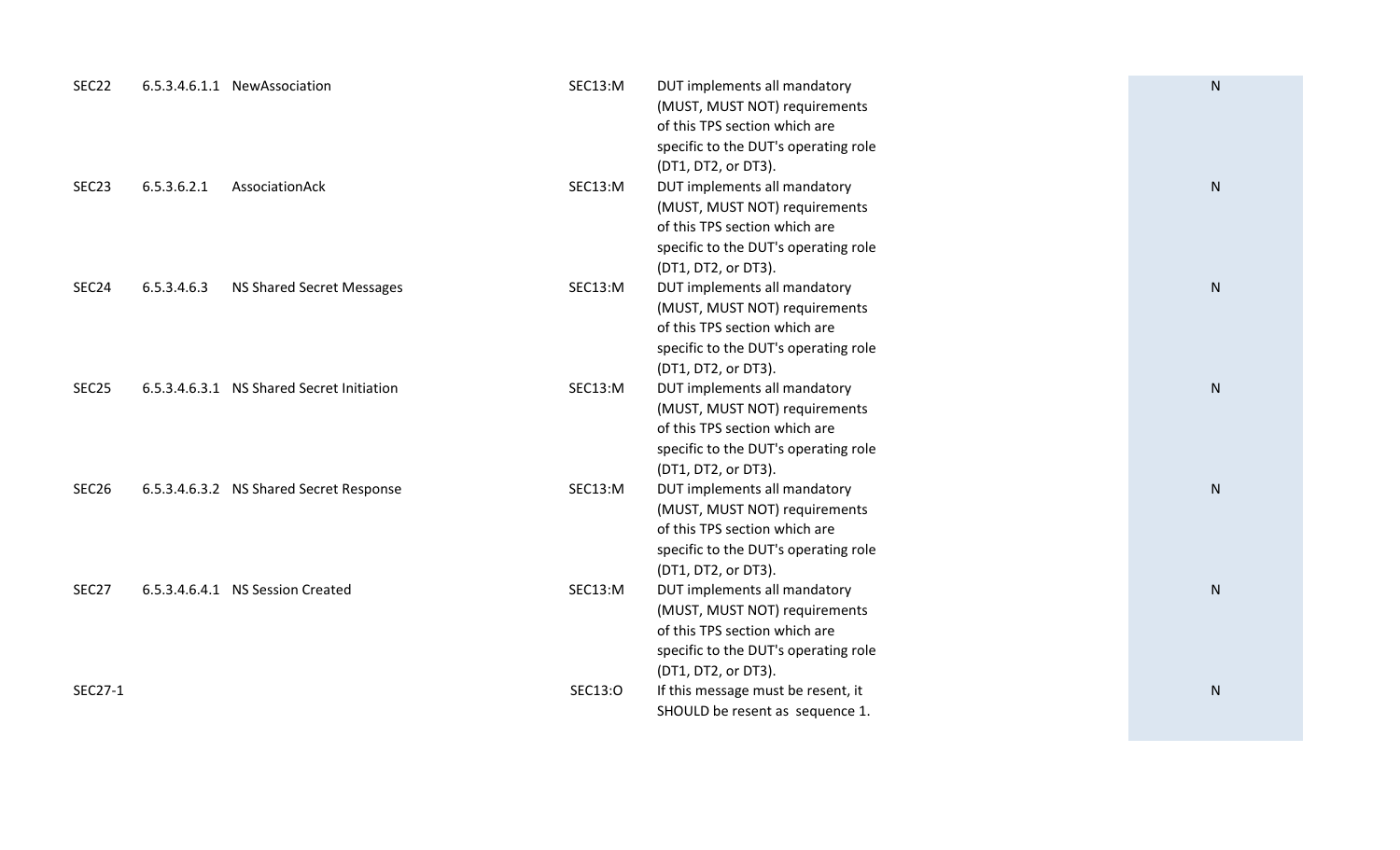| SEC <sub>28</sub> |                          | 6.5.3.4.6.4.2 NS Session Acknowledgement                | SEC13:M            | DUT implements all mandatory<br>(MUST, MUST NOT) requirements<br>of this TPS section which are<br>specific to the DUT's operating role<br>(DT1, DT2, or DT3).                        | ${\sf N}$              |
|-------------------|--------------------------|---------------------------------------------------------|--------------------|--------------------------------------------------------------------------------------------------------------------------------------------------------------------------------------|------------------------|
| SEC28-1           |                          |                                                         | SEC13:0            | If this message must be resent, it<br>SHOULD be resent as sequence 1.                                                                                                                | ${\sf N}$              |
| SEC <sub>29</sub> |                          | 6.5.3.4.6.4.3 NS Session Destruction                    | SEC13:M            | DUT implements all mandatory<br>(MUST, MUST NOT) requirements<br>of this TPS section which are<br>specific to the DUT's operating role<br>(DT1, DT2, or DT3).                        | ${\sf N}$              |
| SEC <sub>30</sub> | 6.5.3.4.5.6              | Error                                                   | SEC13:M            | DUT implements all mandatory<br>(MUST, MUST NOT) requirements<br>of this TPS section which are<br>specific to the DUT's operating role<br>(DT1, DT2, or DT3).                        | ${\sf N}$              |
| SEC30-1           |                          |                                                         | SEC13:O            | An error message MAY be sent<br>with integrity protection once the<br>sender has sent an NS Session<br>Complete (Responder) or NS<br>Session Acknowledgement<br>(Initiator) message. | ${\sf N}$              |
| SEC31<br>SEC32    | 6.5.3.4.8<br>6.5.3.4.8.1 | PDU Processing using Pairwise Security<br>Data Elements | SEC13:M<br>SEC13:M | DUT implements all mandatory<br>(MUST, MUST NOT) requirements<br>of this TPS section which are<br>specific to the DUT's operating role<br>(DT1, DT2, or DT3).                        | ${\sf N}$<br>${\sf N}$ |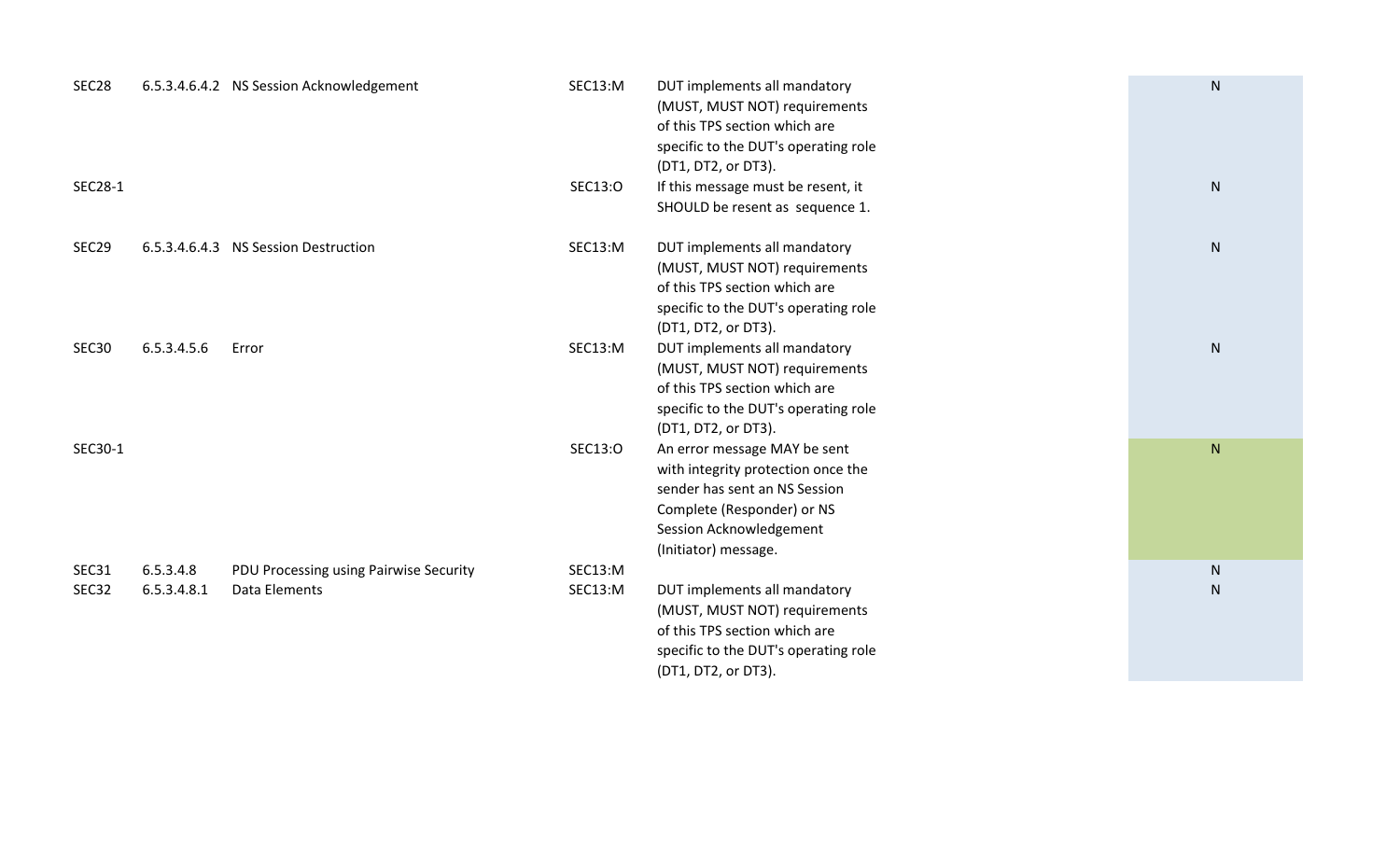| SEC <sub>3</sub> 3 | 6.5.3.4.8.2 | <b>Unicast Transmission Processing</b> | SEC13:M      | DUT implements all mandatory           | N            |
|--------------------|-------------|----------------------------------------|--------------|----------------------------------------|--------------|
|                    |             |                                        |              | (MUST, MUST NOT) requirements          |              |
|                    |             |                                        |              | of this TPS section which are          |              |
|                    |             |                                        |              | specific to the DUT's operating role   |              |
|                    |             |                                        |              | (DT1, DT2, or DT3).                    |              |
| SEC34              | 6.5.3.4.8.3 | <b>Unicast Reception Processing</b>    | SEC13:M      | DUT implements all mandatory           | $\mathsf{N}$ |
|                    |             |                                        |              | (MUST, MUST NOT) requirements          |              |
|                    |             |                                        |              | of this TPS section which are          |              |
|                    |             |                                        |              | specific to the DUT's operating role   |              |
|                    |             |                                        |              | (DT1, DT2, or DT3).                    |              |
| SEC <sub>35</sub>  | 6.5.4       | <b>Frame Security</b>                  | M            | DUT implements all mandatory           | Y            |
|                    |             |                                        |              | (MUST, MUST NOT) requirements          |              |
|                    |             |                                        |              | of this TPS section which are          |              |
|                    |             |                                        |              | specific to the DUT's operating role   |              |
|                    |             |                                        |              | (DT1, DT2, or DT3).                    |              |
| SEC36              | 6.5.4.1.1   | Group AES Key (GAK)                    | M            | DUT implements all mandatory           | Y            |
|                    |             |                                        |              | (MUST, MUST NOT) requirements          |              |
|                    |             |                                        |              | of this TPS section which are          |              |
|                    |             |                                        |              | specific to the DUT's operating role   |              |
|                    |             |                                        |              | (DT1, DT2, or DT3).                    |              |
| SEC37              | 6.5.4.1.2   | Pairwise AES Key (PAK)                 | SEC13:M      | DUT implements all mandatory           | $\mathsf{N}$ |
|                    |             |                                        |              | (MUST, MUST NOT) requirements          |              |
|                    |             |                                        |              | of this TPS section which are          |              |
|                    |             |                                        |              | specific to the DUT's operating role   |              |
|                    |             |                                        |              | (DT1, DT2, or DT3).                    |              |
| SEC <sub>38</sub>  | 6.5.4.2     | <b>Auxiliary Security Header</b>       | M            | DUT implements all mandatory           | $\mathsf{Y}$ |
|                    |             |                                        |              | (MUST, MUST NOT) requirements          |              |
|                    |             |                                        |              | of this TPS section which are          |              |
|                    |             |                                        |              | specific to the DUT's operating role   |              |
|                    |             |                                        |              | (DT1, DT2, or DT3).                    |              |
| SEC38-1 6.5.4.2    |             |                                        | $\mathsf{O}$ | If the selected key is valid but other | ${\sf N}$    |
|                    |             |                                        |              | keys are determined to be invalid      |              |
|                    |             |                                        |              | the node MAY proceed with frame        |              |
|                    |             |                                        |              | transmission.                          |              |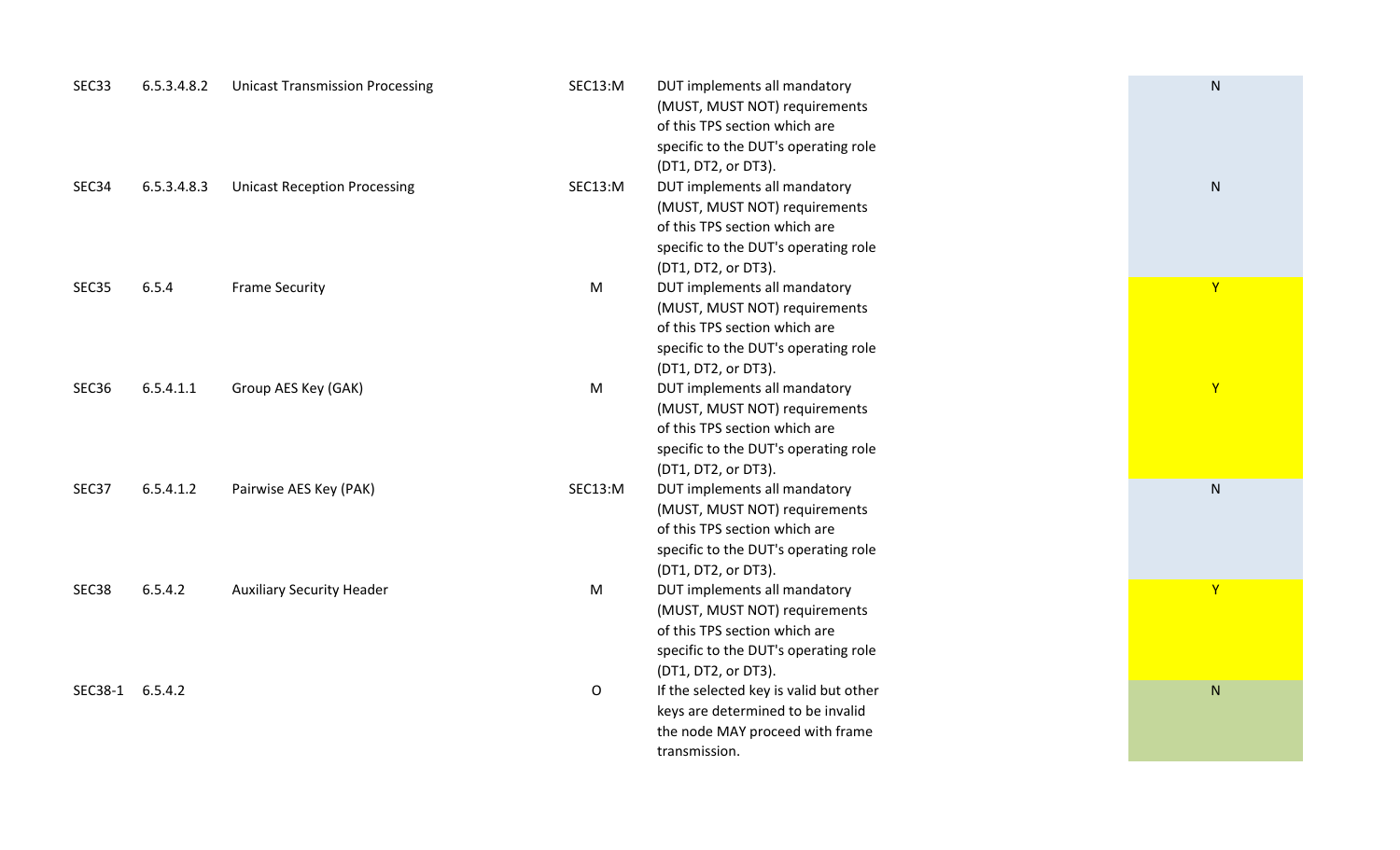| 6.5.4.3 | CCM* Nonce and Frame Counter | M | DUT implements all mandatory         | $\mathbf Y$ |
|---------|------------------------------|---|--------------------------------------|-------------|
|         |                              |   | (MUST, MUST NOT) requirements        |             |
|         |                              |   | of this TPS section which are        |             |
|         |                              |   | specific to the DUT's operating role |             |
|         |                              |   | (DT1, DT2, or DT3).                  |             |
| 6.5.4.4 | <b>GTK Lifecycle</b>         | M | DUT implements all mandatory         | Y           |
|         |                              |   | (MUST, MUST NOT) requirements        |             |
|         |                              |   | of this TPS section which are        |             |
|         |                              |   | specific to the DUT's operating role |             |
|         |                              |   | (DT1, DT2, or DT3).                  |             |
| 6.5.5   | Node Hardening               | O | It is RECOMMENDED that FAN           | N.          |
|         |                              |   | nodes implement platform             |             |
|         |                              |   | hardening measures.                  |             |
|         |                              |   |                                      |             |

**\*\*\* END \*\*\***